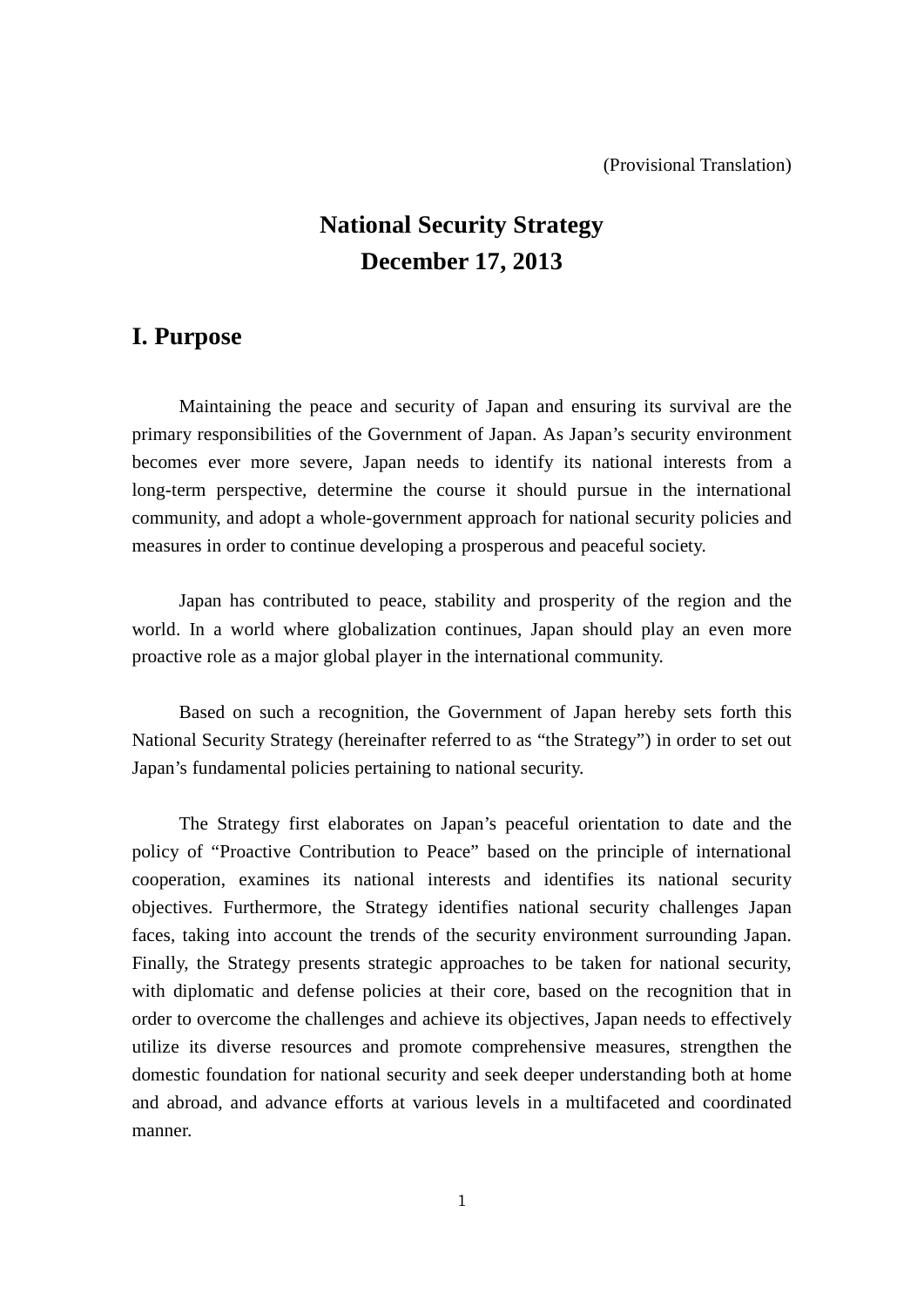The Strategy, as fundamental policies pertaining to national security, presents guidelines for policies in areas related to national security, including sea, outer space, cyberspace, official development assistance (ODA) and energy.

Pursuant to the Strategy, and with the National Security Council (NSC) serving as the control tower, as well as with strong political leadership, the Government of Japan will implement national security policies in a more strategic and structured manner through a whole-government approach.

In addition, when implementing policies in other areas, the Government of Japan will give due consideration to national security so that Japan can utilize its strengths, such as its diplomatic ability and defense capability, in a smooth and fully-functional way as a whole, based on the Strategy.

The Strategy will guide Japan's national security policy over the next decade. Through the implementation of concrete policies, the NSC will regularly carry out systematic evaluation and upgrade the Strategy in a timely and appropriate manner. Should any major changes in the situation occur, the NSC will review this Strategy in consideration of the security environment at the time, and make necessary revisions.

# **II. Fundamental Principle of National Security**

### **1. Principles Japan Upholds**

Japan is a country with rich culture and tradition, and upholds universal values, such as freedom, democracy, respect for fundamental human rights and the rule of law. Japan has a wealth of highly educated human capital and high cultural standards, and is an economic power with strong economic capacity and high technological capabilities. Japan has achieved its development benefiting from an open international economic system.

Surrounded by the sea on all sides and blessed with an immense exclusive economic zone and an extensive coastline, Japan as a maritime state has achieved economic growth through maritime trade and development of marine resources, and has pursued "Open and Stable Seas."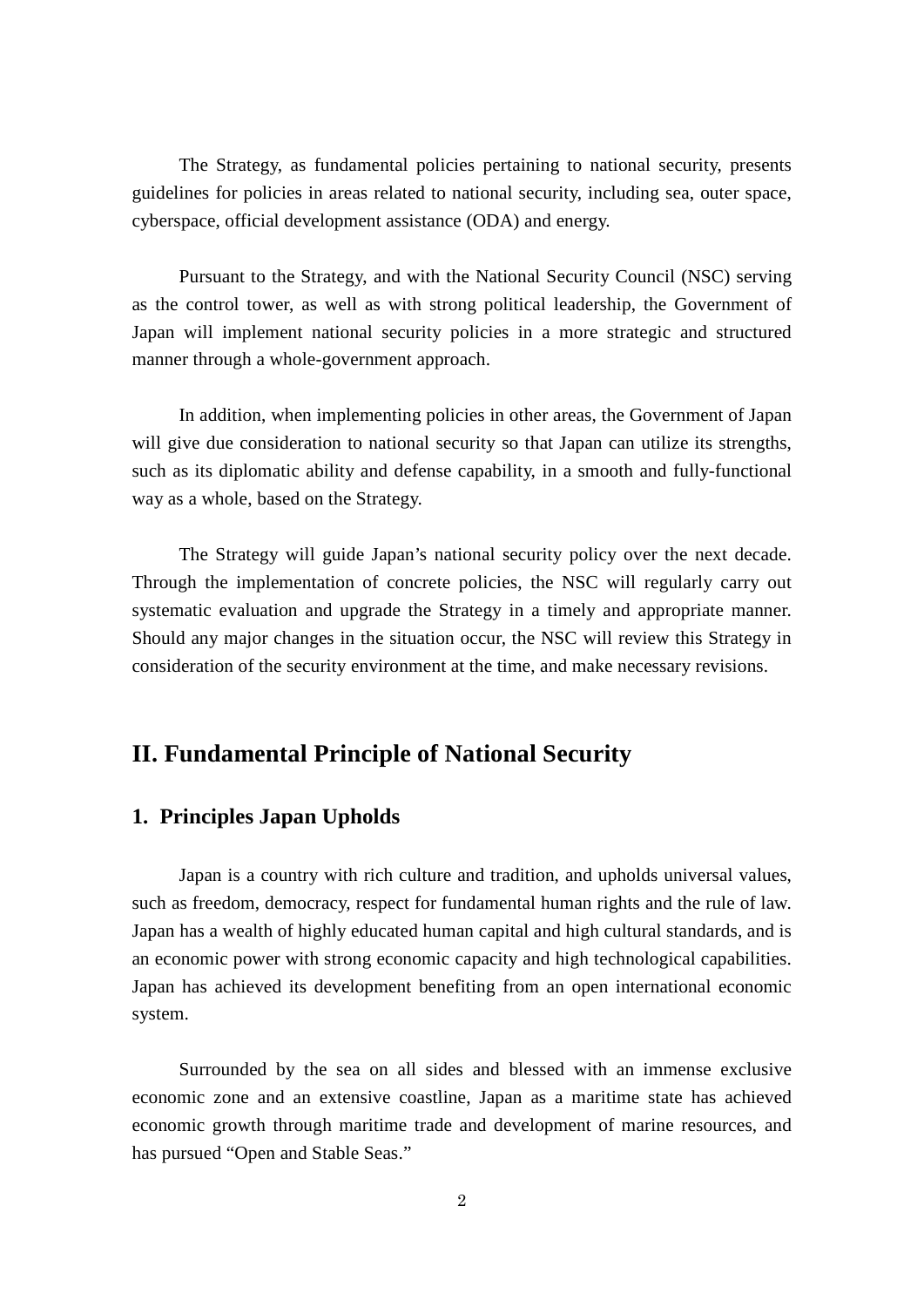Japan has consistently followed the path of a peace-loving nation since the end of World War II. Japan has adhered to a basic policy of maintaining an exclusively national defense-oriented policy, not becoming a military power that poses a threat to other countries, and observing the Three Non-Nuclear Principles.

In addition, Japan has maintained its security, and contributed to peace and stability in the Asia-Pacific region, by enhancing its alliance with the United States (U.S.) with which it shares universal values and strategic interests, as well as by deepening cooperative relationships with other countries.

Moreover, Japan has contributed to the realization of stability and prosperity in the international community through initiatives for supporting the economic growth of developing countries and for addressing global issues based on the principle of human security, as well as through trade and investment relations with other countries. In particular, Japan's cooperation contributed to realizing stability, economic growth and democratization in many countries, especially those in Asia, including the member states of the Association of Southeast Asian Nations (ASEAN).

Furthermore, as a peace-loving nation, complying with the United Nations (U.N.) Charter, Japan has been cooperating with the U.N. and other international organizations, and has actively contributed to their activities. In particular, Japan has continuously participated in U.N. peacekeeping operations (PKO), as the role of military forces diversified after the end of the Cold War. In addition, as the only country to have ever suffered atomic bombings in war, Japan has consistently engaged in disarmament and non-proliferation efforts, playing a leading role in international initiatives to realize "a world free of nuclear weapons."

The course that Japan has taken as a peace-loving nation has garnered significant praise and respect from the international community, and Japan must continue these steps to further consolidate such a position.

At the same time, surrounded by an increasingly severe security environment and confronted by complex and grave national security challenges, it has become indispensable for Japan to make more proactive efforts in line with the principle of international cooperation. Japan cannot secure its own peace and security by itself, and the international community expects Japan to play a more proactive role for peace and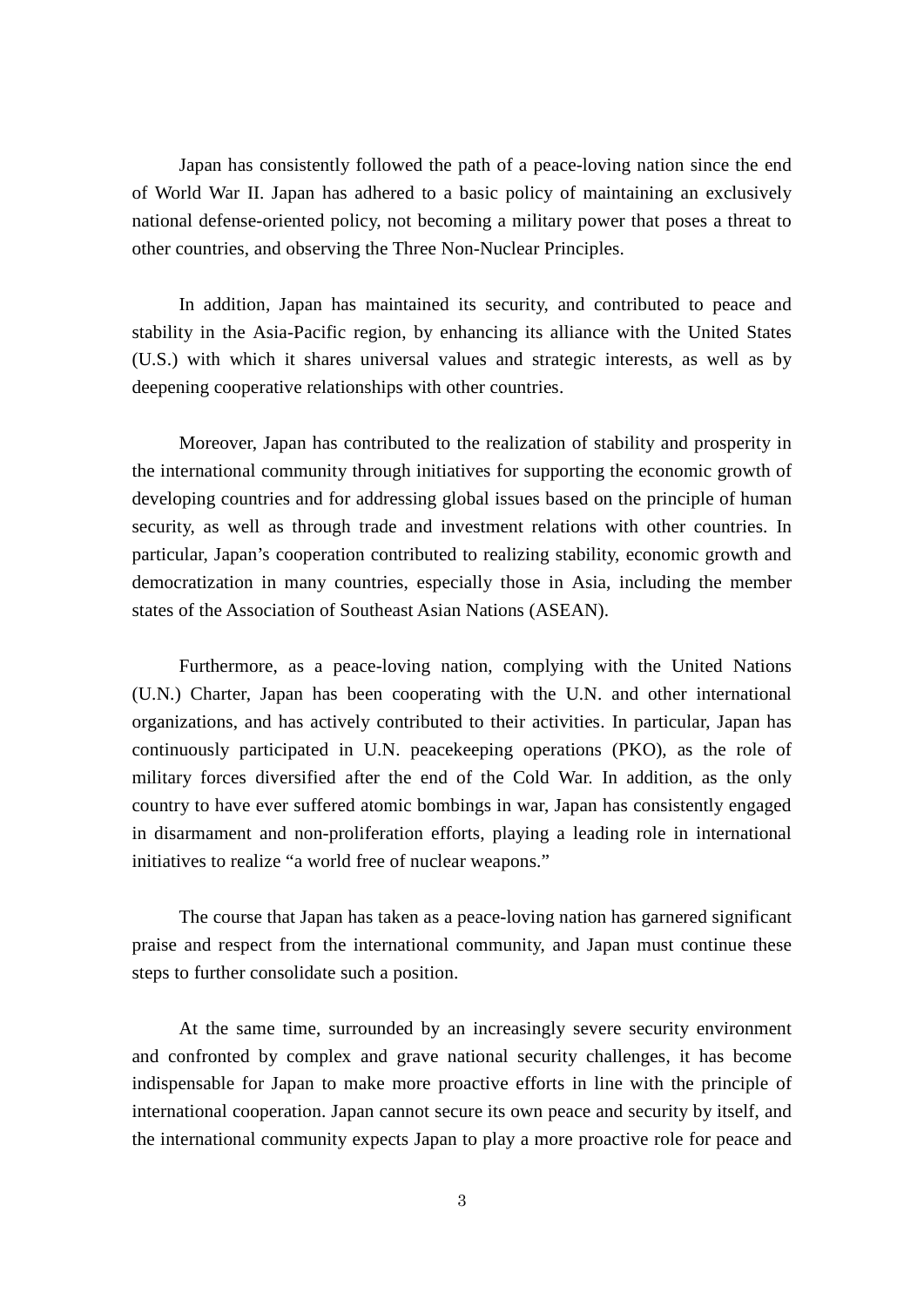stability in the world, in a way commensurate with its national capabilities.

Against this backdrop, under the evolving security environment, Japan will continue to adhere to the course that it has taken to date as a peace-loving nation, and as a major player in world politics and economy, contribute even more proactively in securing peace, stability, and prosperity of the international community, while achieving its own security as well as peace and stability in the Asia-Pacific region, as a "Proactive Contributor to Peace" based on the principle of international cooperation. This is the fundamental principle of national security that Japan should stand to hold.

### **2. Japan's National Interests and National Security Objectives**

In order to achieve the fundamental principle of national security by implementation of concrete policies, the Government of Japan needs to define our national interests and national security objectives, examine them in the context of the constantly evolving security environment, and mobilize all possible means.

Japan's national interests are, first of all, to maintain its sovereignty and independence; to defend its territorial integrity; to ensure the safety of life, person, and properties of its nationals, and to ensure its survival while maintaining its own peace and security grounded on freedom and democracy and preserving its rich culture and tradition.

In addition, Japan's national interests are to achieve the prosperity of Japan and its nationals through economic development, thereby consolidating its peace and security. To this end, especially in the Asia-Pacific region, it is essential that Japan, as a maritime state, strengthens the free trade regime for accomplishing economic development through free trade and competition, and realizes an international environment that offers stability, transparency and predictability.

Similarly, the maintenance and protection of international order based on rules and universal values, such as freedom, democracy, respect for fundamental human rights, and the rule of law, are likewise in Japan's national interests.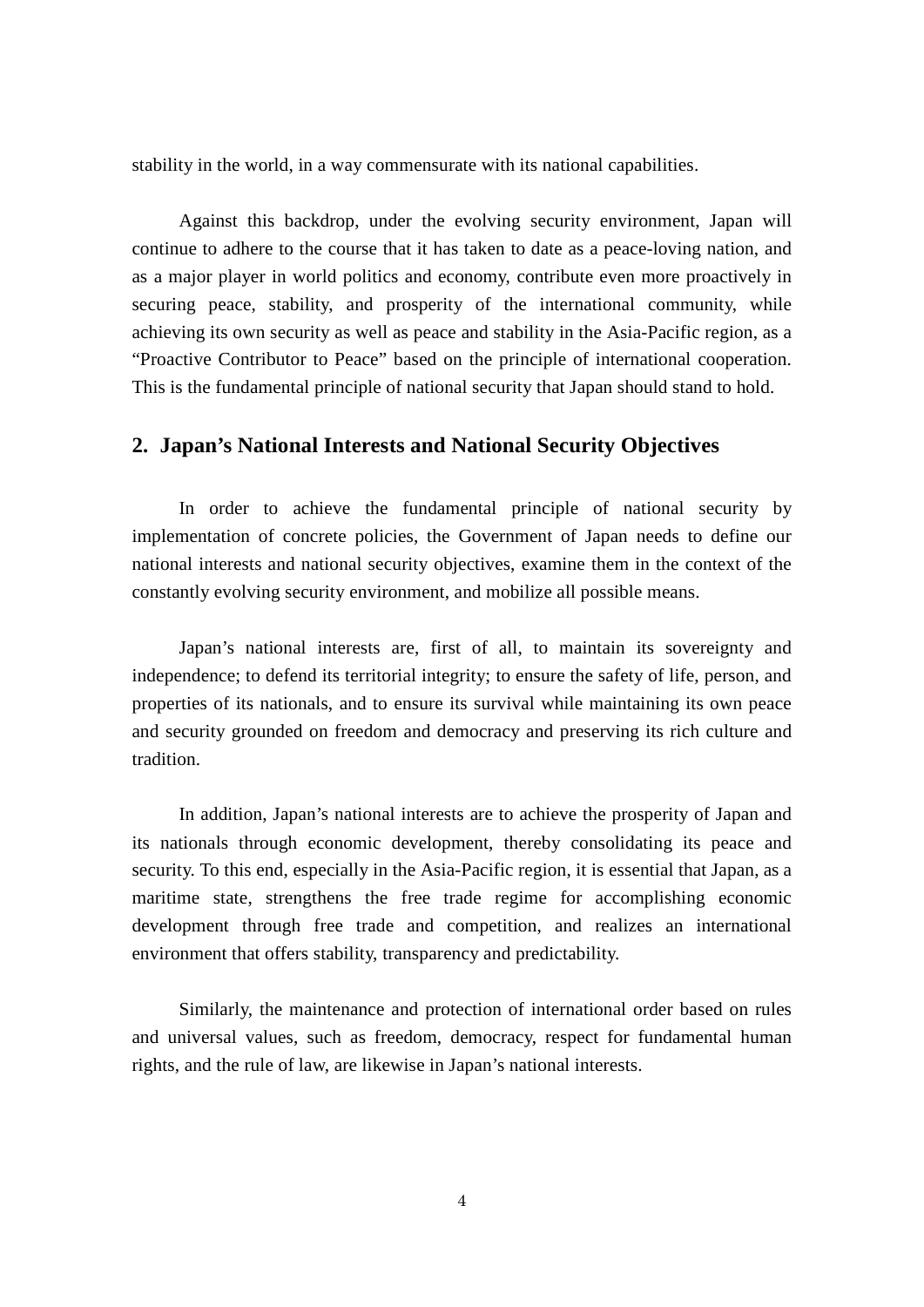In order to safeguard these national interests and to fulfill our responsibility in the international community, Japan, adopting the policy of "Proactive Contribution to Peace" based on the principle of international cooperation as a fundamental principle, will seek to achieve the following national security objectives.

The first objective is to strengthen the deterrence necessary for maintaining its peace and security and for ensuring its survival, thus deterring threats from directly reaching Japan; at the same time, if by any chance a threat should reach Japan, to defeat such threat and to minimize the damage.

The second objective is to improve the security environment of the Asia-Pacific region, and prevent the emergence of and reduce direct threats to Japan, through strengthening the Japan-U.S. Alliance, enhancing the trust and cooperative relationships between Japan and its partners within and outside the Asia-Pacific region, and promoting practical security cooperation.

The third objective is to improve the global security environment and build a peaceful, stable, and prosperous international community by strengthening the international order based on universal values and rules, and by playing a leading role in the settlement of disputes, through consistent diplomatic efforts and further personnel contributions.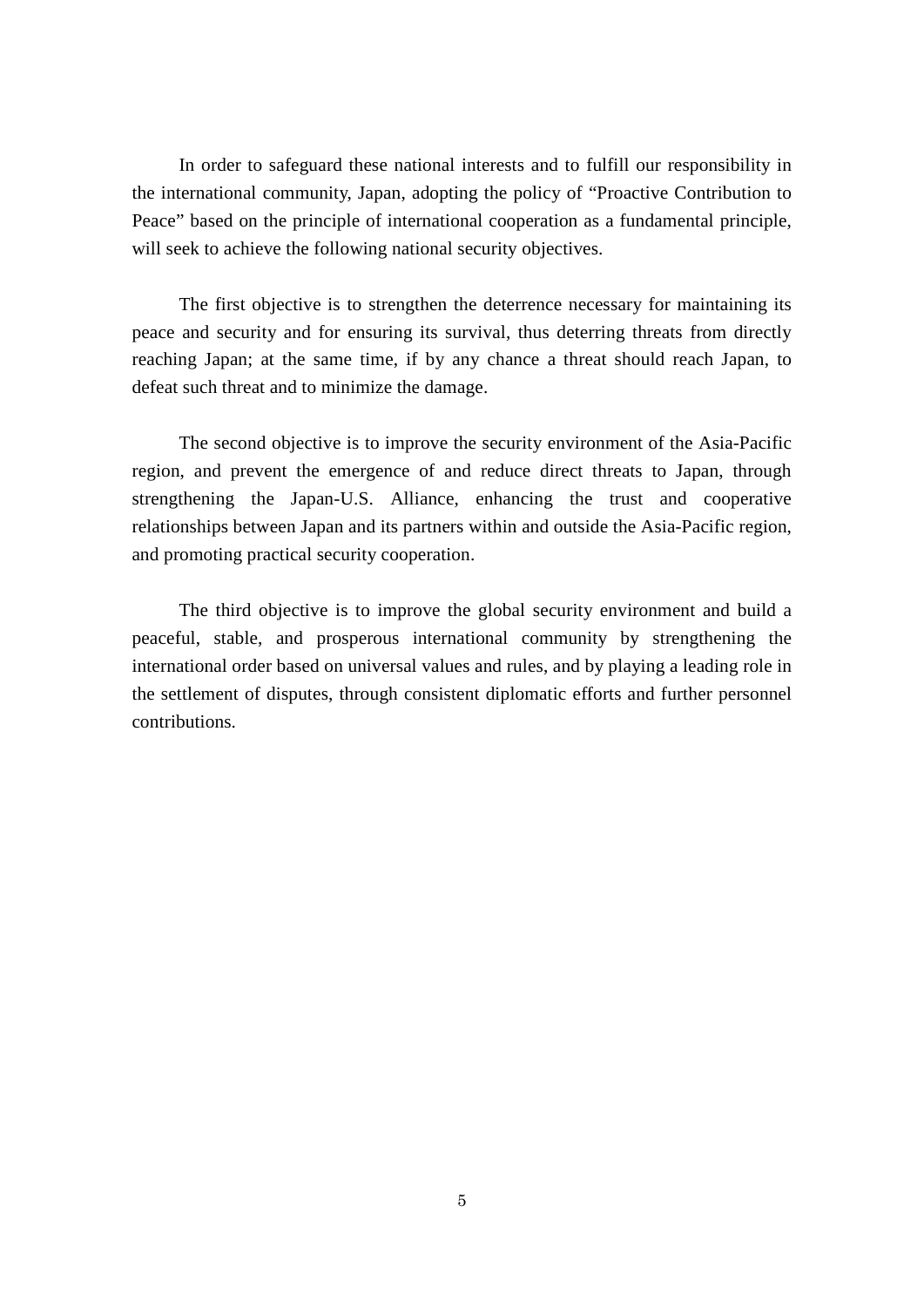# **III. Security Environment Surrounding Japan and National Security Challenges**

### **1. Global Security Environment and Challenges**

### **(1) Shift in the Balance of Power and Rapid Progress of Technological Innovation**

Since the beginning of the twenty first century, the balance of power in the international community has been changing on an unprecedented scale, and this has substantially influenced the dynamics of international politics.

The primary drivers of this change in the balance of power are the emerging countries, including China and India. In particular, China is further increasing its presence in the international community. On the other hand, though its relative influence in the international community is changing, the U.S. remains the country that has the world's largest power as a whole, composed of its soft power originating from its values and culture, on top of its military and economic power. Furthermore, the U.S. has manifested its policy to shift its emphasis of national security and economic policy towards the Asia-Pacific region (the "rebalance" policy).

While the change in the balance of power has encouraged the shift of the center of gravity of world politics and economy from the Atlantic to the Pacific, it has also been a reason for a weakening leadership in global governance, as exemplified by the stalled negotiations in the World Trade Organization (WTO) and of the United Nations Framework Convention on Climate Change (UNFCCC). In addition, while the rapid advancement of globalization and technological innovation has deepened interdependence among states, it has also invited a change in the relative influence between states and non-state actors, and brought about a complex impact on the global security environment.

Sovereign states remain the principal actors in the international community, and conflict and coordination between states continue to be the most significant factors affecting global stability. However, as cross-border flow of people, goods, capital, information and other items have been facilitated more easily by the advancement of globalization, non-state actors are beginning to play a more important role in decision-making in the international community.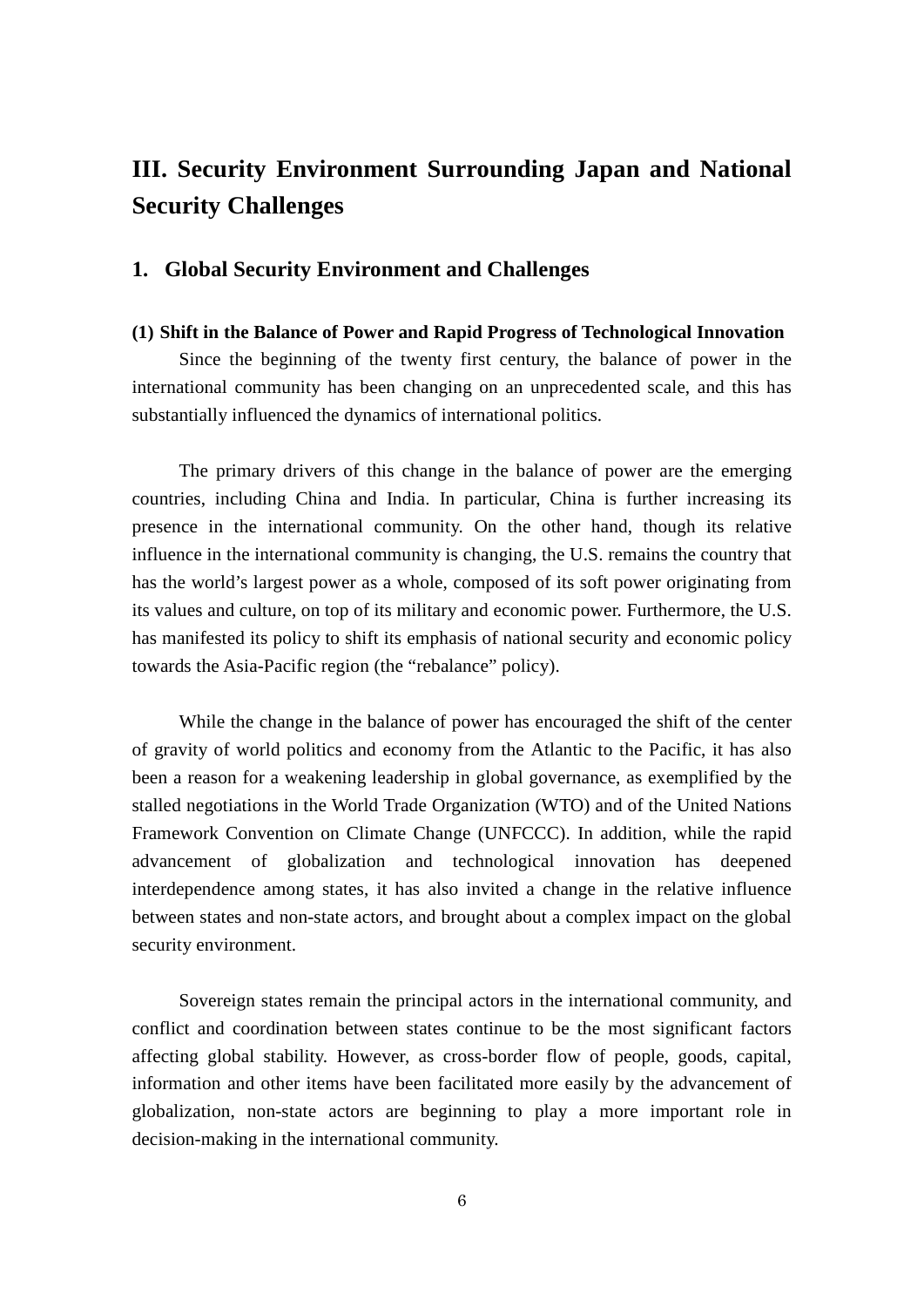In addition, the advancement of globalization and technological innovation bears negative impact. Terrorism and crimes committed by non-state actors are posing serious threats to the security of any country. Today, these threats, irrespective of where they originate in the world, could instantly have a direct influence on the security of Japan.

## **(2) Threat of the Proliferation of Weapons of Mass Destruction and Other Related Materials**

As the only country to have ever suffered atomic bombings in war, Japan best understands the tragedy of the use of nuclear weapons and shoulders the responsibility to realize "a world free of nuclear weapons." The issue of the transfer, proliferation, and performance improvement of weapons of mass destruction (WMD), including nuclear, biological, and chemical weapons (NBC), and their means of delivery, such as ballistic missiles, remain major threats to Japan and the international community. In particular, the issue of nuclear and missile development by North Korea and the nuclear issue of Iran continue to pose grave threats to peace and stability, not only in each region but also in the entire international community. Moreover, there remain concerns over the acquisition and the use of WMD and related items by non-state actors, including international terrorist organizations, against which traditional deterrence may not function effectively.

### **(3) Threat of International Terrorism**

Terrorist attacks continue to occur around the world, and the threat of terrorism by international terrorist organizations remains serious. The advancement of globalization has made it easier for those organizations to share information and conspire within their own organizations and with other groups, and to secure geographical access and acquire arms.

International terrorism has spread and become diverse in its forms. International terrorist organizations are utilizing politically unstable and weakly governed countries and regions as bases for operation and training for terror activities. The ideologies of such terrorist organizations are also motivating other groups and individuals to commit terrorist acts.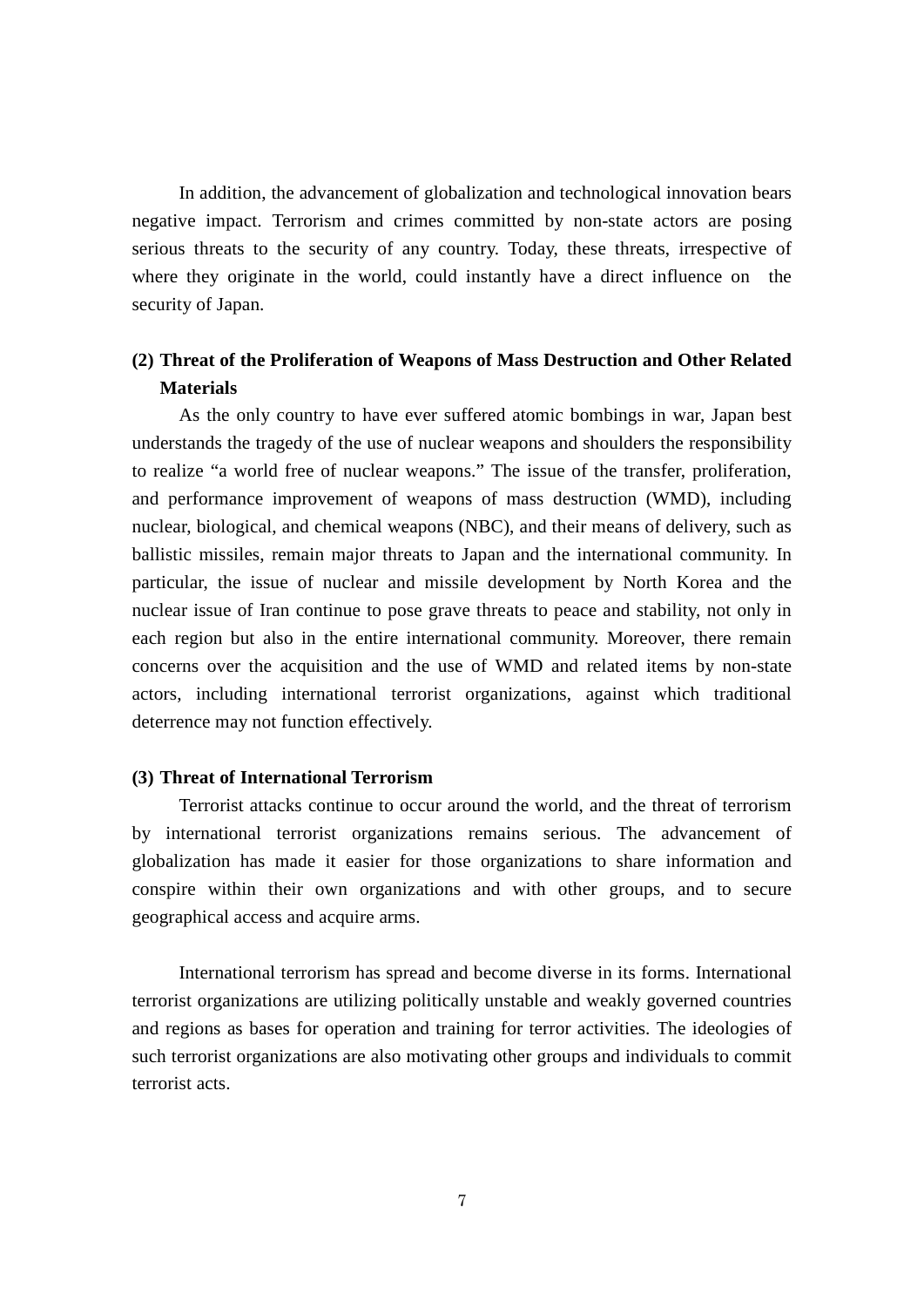Some international terrorist organizations designate Japan as their target. Terrorist attacks against Japanese nationals and interests have actually taken place overseas. Japan and its people face the threat of international terrorism both at home and abroad. Diversity of nationality of the perpetrators and victims in recent international terrorism cases has underscored the increasing importance of combating terrorism through international cooperation.

#### **(4) Risks to Global Commons**

In recent years, risks that can impede the utilization of and free access to global commons, such as the sea, outer space, and cyberspace, have been spreading and become more serious. While the seas are governed by international maritime law, in particular the United Nations Convention on the Law of the Sea (UNCLOS), there have been an increasing number of cases of unilateral actions in an attempt to change the status quo by coercion without paying respect to existing international law. With regard to outer space and cyberspace, applicable norms remain to be developed due to the different positions among relevant countries.

Against such a backdrop, not only for economic development but also for the national security of each country, it has therefore become even more important to promote appropriate international rule-making over global commons and to make concerted efforts by the international community while respecting such rules.

"Open and Stable Seas" constitute the basis for peace and prosperity of the international community as a whole. In this regard, each state has been tackling on its own or with others various issues including piracy, unidentified vessels, illegal dumping, contraband, human smuggling, maritime disasters, and the removal of hazardous substances, for maintaining the stability of sea lanes of communication.

However, in recent years, the number of cases of conflict of interests between or among states over natural resources and the security of respective states is increasing. As a result, there is a growing risk of incidents at sea, and of possible escalation into unexpected situations.

In the South China Sea in particular, disputes that have arisen over sovereignty between coastal states and China cause concerns over the maintenance of the rule of law at sea, freedom of navigation, and stability in the Southeast Asian region. In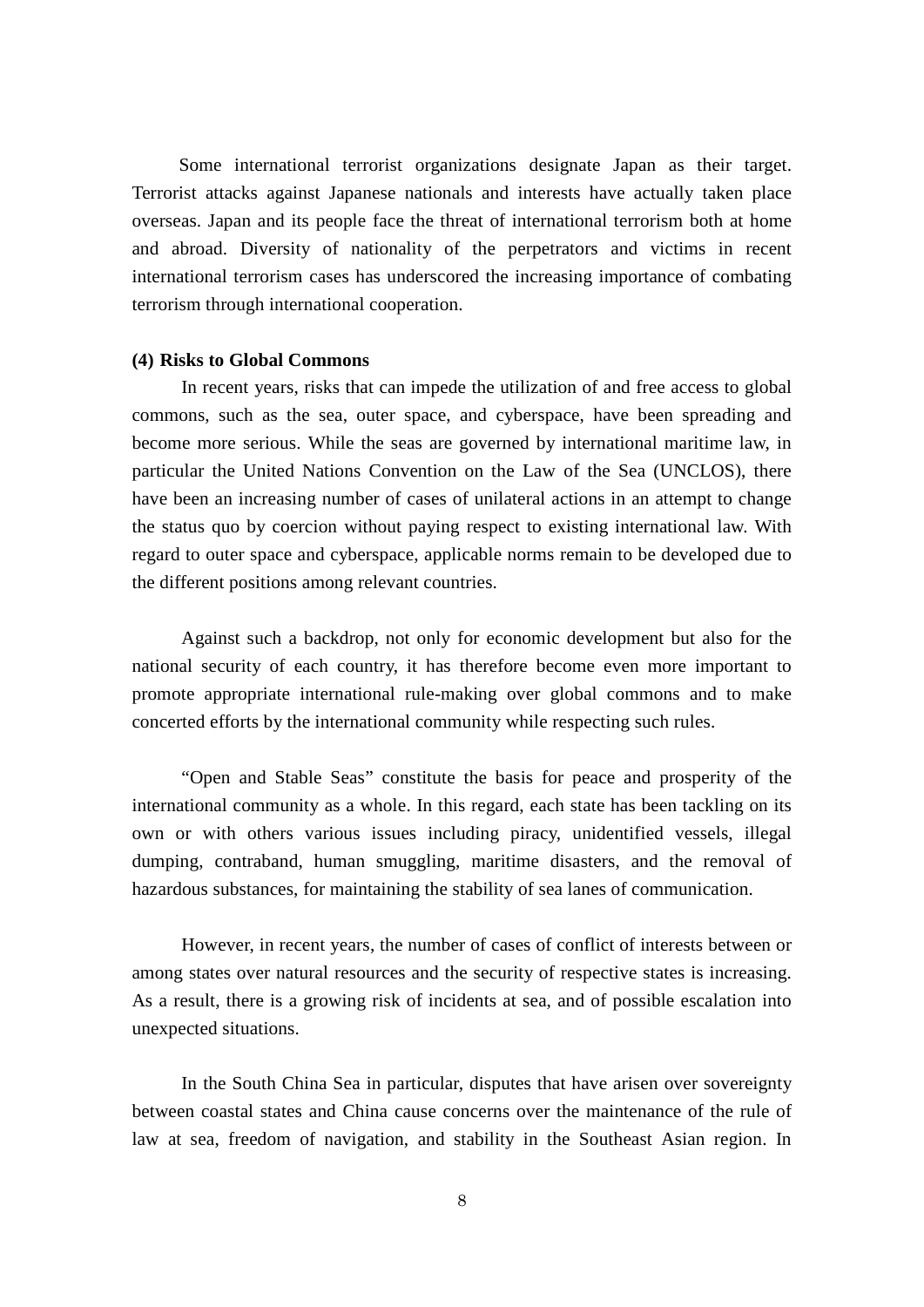addition, vulnerability is also increasing in sea lanes of communication, spanning between Japan and the Middle East, on which Japan is largely dependent for its natural and energy resources, due to various problems including regional conflicts and international terrorism in and around the coastal states, as well as piracy. Therefore, advancing efforts to address these issues is also important for securing the sea lanes.

Furthermore, the Arctic Sea is deemed to have enormous potential for developing new shipping routes and exploration of natural resources. While it is expected that states concerned work together under relevant international rules, such potential could provide new causes of friction among them.

While outer space has been utilized for civil purposes, from security perspective, the importance of outer space has dramatically increased in recent years, given its use for the reinforcement of capabilities for information gathering and surveillance, as well as for securing communication means for military purposes.

On the other hand, the congestion of outer space has heightened as more countries utilize outer space. There exist risks that could impede the continuous and stable use of outer space with an increasing amount of space debris caused by anti-satellite tests and satellite collisions amongst others, as well as with the development of counter-space weapons.

Cyberspace, a global domain comprised of information systems, telecommunications networks and others, provides a foundation for social, economic, military and other activities. Meanwhile, risks of cyber-attacks with the intent to steal classified information, disrupt critical infrastructure and obstruct military systems, are becoming more serious.

In Japan, with an increasing level of connecting networks of social systems and various other elements, cyberspace is necessary for promoting both economic growth and innovation through the free flow of information in cyberspace. Protecting cyberspace from the above-mentioned risks is vital to secure national security.

### **(5) Challenges to Human Security**

Globalization has enabled people, goods, capital, and information to instantaneously move across borders in large quantities. As a result, international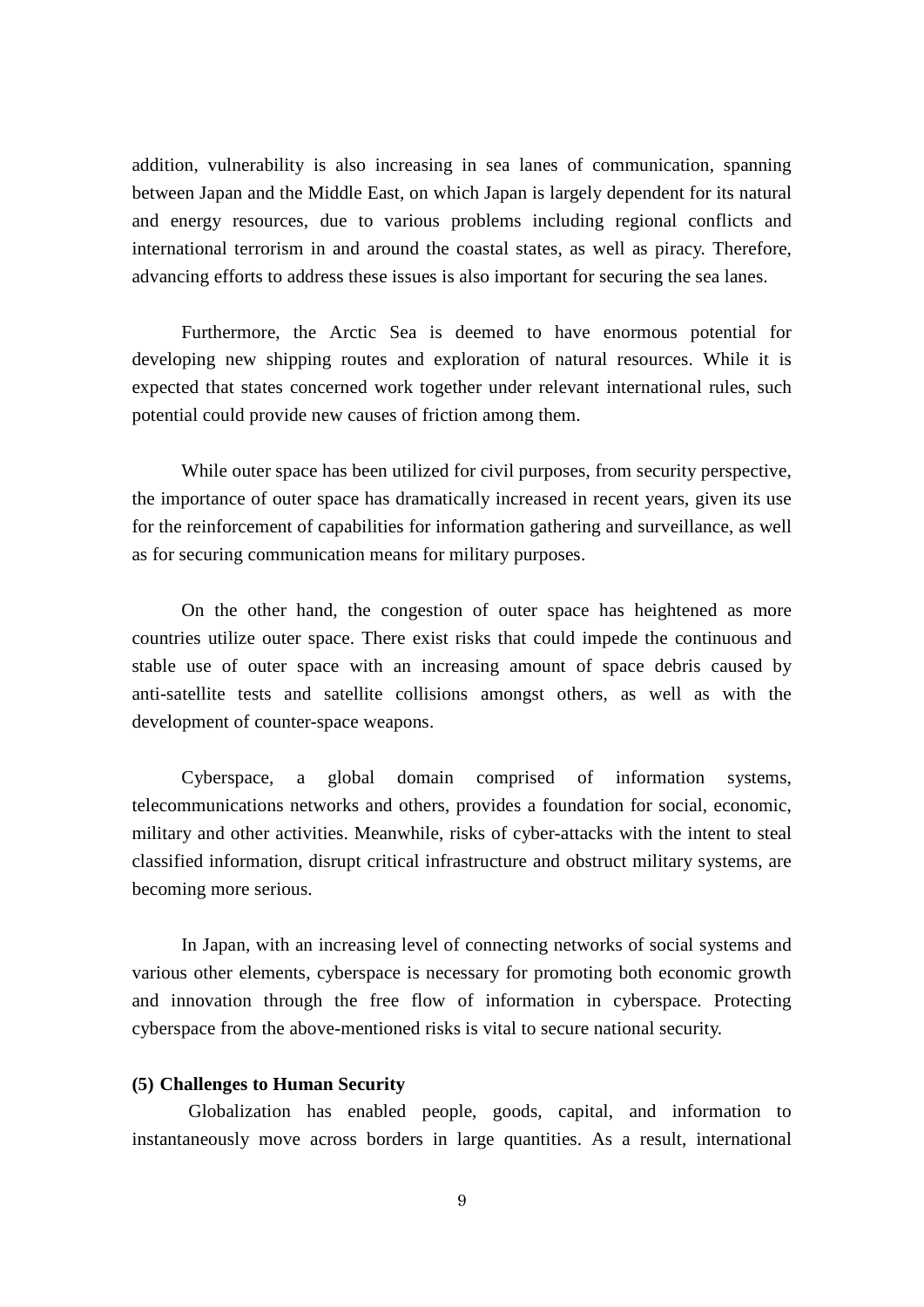economic activities have expanded, thereby bringing prosperity to the international community.

In contrast, global issues that cannot be dealt with by a single country – namely, poverty, widening inequality, global health challenges including infectious diseases, climate change and other environmental issues, food security, and humanitarian crises caused by civil wars and natural disasters – are emerging as critical and urgent issues of human security, threatening the very survival and dignity of individuals. The Millennium Development Goals (MDGs), common goals in the development field to be achieved by the international community, are not likely to be achieved in some regions and sectors. In addition, the increasing demand for energy, food, and water resources due to the population growth in developing countries and the expansion of economic scale could cause new conflicts.

These challenges could have repercussions on peace and stability of the international community; therefore, Japan needs to promote necessary measures based on the principle of human security.

#### **(6) The Global Economy and Its Risks**

In today's global economy, no economy is self-sufficient and isolated from the world economy; thus the risk of the expansion of an economic crisis from one country to the entire global economy is growing. While this trend is conspicuous in the financial economy, today, it is also witnessed in the real economy, as value chains and supply chains are established across borders with increasing international specialization.

Under these circumstances, there are concerns over fiscal problems and the slowdown in the growth of emerging economies. In some emerging economies and developing countries, visible signs of protectionism as well as reluctance towards the creation of new trade rules have been observed.

Furthermore, in recent years, with the advancement of technological innovation in energy sector, one has seen the rise of resource nationalism in resource rich countries and growing global demand, especially in emerging economies, for energy and mineral resources, followed by the intensified competition for the acquisition of such resources. In addition, given the aggravating environmental problems arising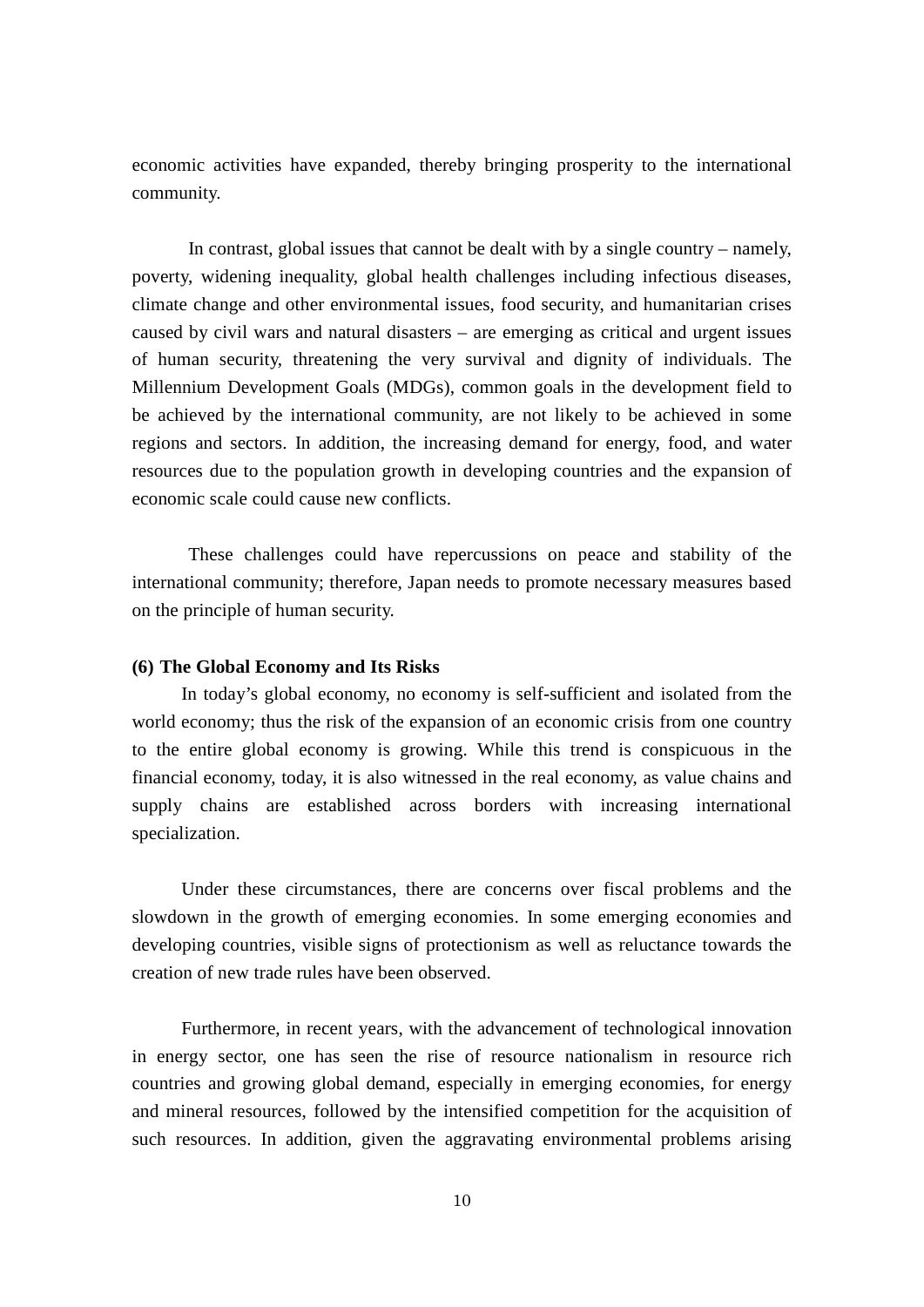from climate change, there are risks of crunches in global supply and demand as well as temporary shortages of supply in food and water.

### **2. Security Environment and Challenges in the Asia-Pacific Region**

### **(1) Characteristics of the Strategic Environment of the Asia-Pacific Region**

The shift in the global power balance has elevated the importance of the Asia-Pacific region in the international community. While this shift provides opportunities for security cooperation, it has also given rise to regional issues and tensions.

In particular, the region of Northeast Asia is home to a host of actors, such as countries with large-scale military forces, or those possessing nuclear weapons or continuing with nuclear development. Yet a regional cooperation framework in the security realm has not been sufficiently institutionalized. Countries in the region have contrasting political, economic, and social systems, and thus their security views are diverse, which constitutes another characteristic of the strategic environment of this region.

In this context, in addition to the issues and tensions arising from the shift in the balance of power, the Asia-Pacific region has become more prone to so-called "gray-zone" situations, situations that are neither pure peacetime nor contingencies over territorial sovereignty and interests. There is a risk that these "gray-zone" situations could further develop into grave situations.

On the other hand, the Asia-Pacific region is also witnessing a rise in opportunities for bilateral exchanges and cooperation among countries in the region. In addition, there have been multilateral security dialogues, including the ASEAN Regional Forum (ARF), and bilateral and multilateral joint exercises. These initiatives are contributing to the development of mutual understanding and enhancement of joint response capabilities. Therefore, it is important to further promote and develop these multilayered initiatives for regional stability.

### **(2) North Korea's Military Buildup and Provocative Actions**

In the Korean Peninsula, the large-scale military forces of the Republic of Korea (ROK) and North Korea confront each other. While North Korea continues to face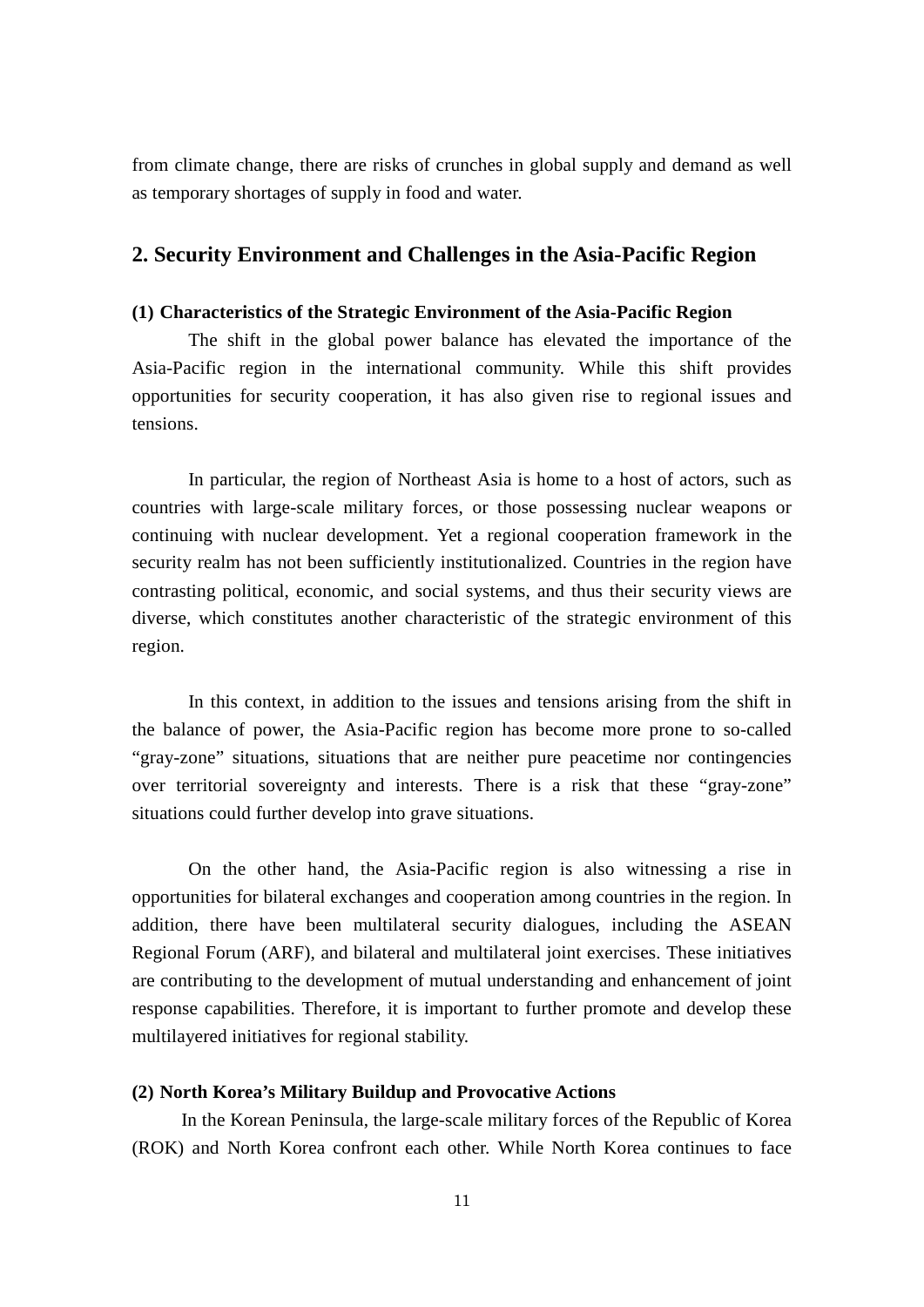serious economic difficulties without any improvement in its human rights situation, North Korea heavily allocates its resources on military affairs today.

In addition, North Korea has enhanced the capability of WMDs including nuclear weapons and that of ballistic missiles. At the same time, North Korea has repeatedly taken provocative military actions in the Korean Peninsula including the use of provocative rhetoric, some of which are directed at Japan, thereby increasing the tension in the region.

In particular, North Korea's ballistic missiles development, including those with ranges covering the mainland of the U.S., along with its continued attempts to miniaturize nuclear weapons for warheads and equipping them to ballistic missiles, substantially aggravate the threat to the security of the region, including Japan. These concerns pose a serious challenge to the entire international community from the viewpoint of the non-proliferation of WMD and related materials.

As Kim Jong-un, First Chairman of the National Defense Commission, has been making efforts to consolidate his regime, the domestic situation in North Korea needs to be closely monitored.

Furthermore, North Korea's abduction is a grave issue affecting Japan's sovereignty as well as the lives and safety of Japanese nationals. It is an urgent issue for the Government of Japan to resolve under its responsibility and a universal issue for the international community to address as a violation of fundamental human rights.

### **(3) China's Rapid Rise and Intensified Activities in Various Areas**

There is an expectation for China to share and comply with international norms, and play a more active and cooperative role for regional and global issues. On the other hand, China has been rapidly advancing its military capabilities in a wide range of areas through its continued increase in its military budget without sufficient transparency. In addition, China has taken actions that can be regarded as attempts to change the status quo by coercion based on their own assertions, which are incompatible with the existing order of international law, in the maritime and aerial domains, including the East China Sea and the South China Sea. In particular, China has rapidly expanded and intensified its activities in the seas and airspace around Japan, including intrusion into Japan's territorial waters and airspace around the Senkaku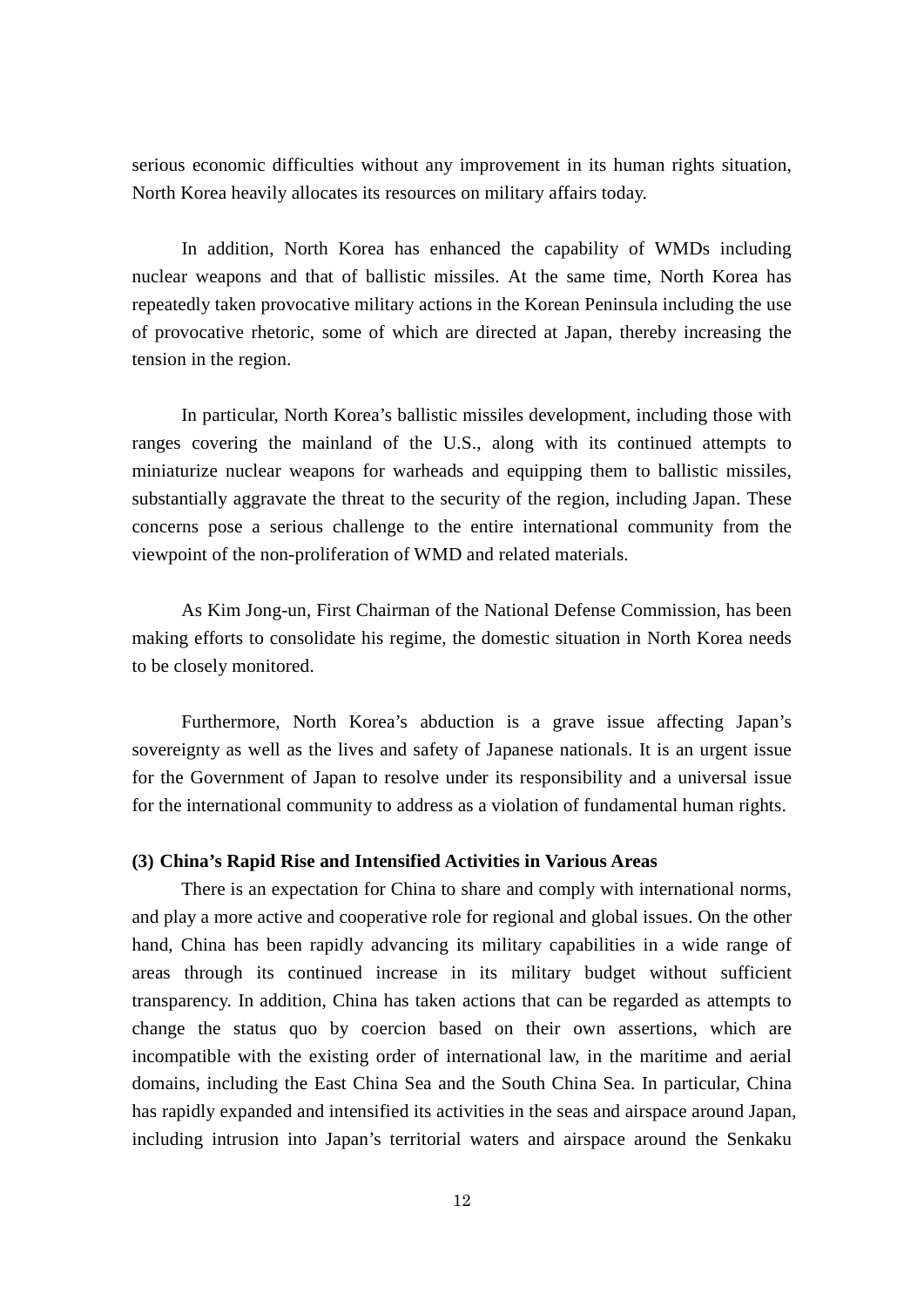Islands. Moreover, China has shown the move that appears to unduly infringe the freedom of overflight above the high seas by establishing its own "Air Defense Identification Zone" over the East China Sea.

Such an external stance and military activities by China, coupled with a lack of transparency in its military affairs and security policy, have become an issue of concern to the international community including Japan; therefore, the Government of Japan needs to pay careful attention to this situation.

The relationship between the two sides of the Taiwan Strait has deepened in recent years, primarily in economic areas. Meanwhile, the military balance between the two sides has been changing. Thus, the cross-strait relationship contains both orientations towards stability and potential instability.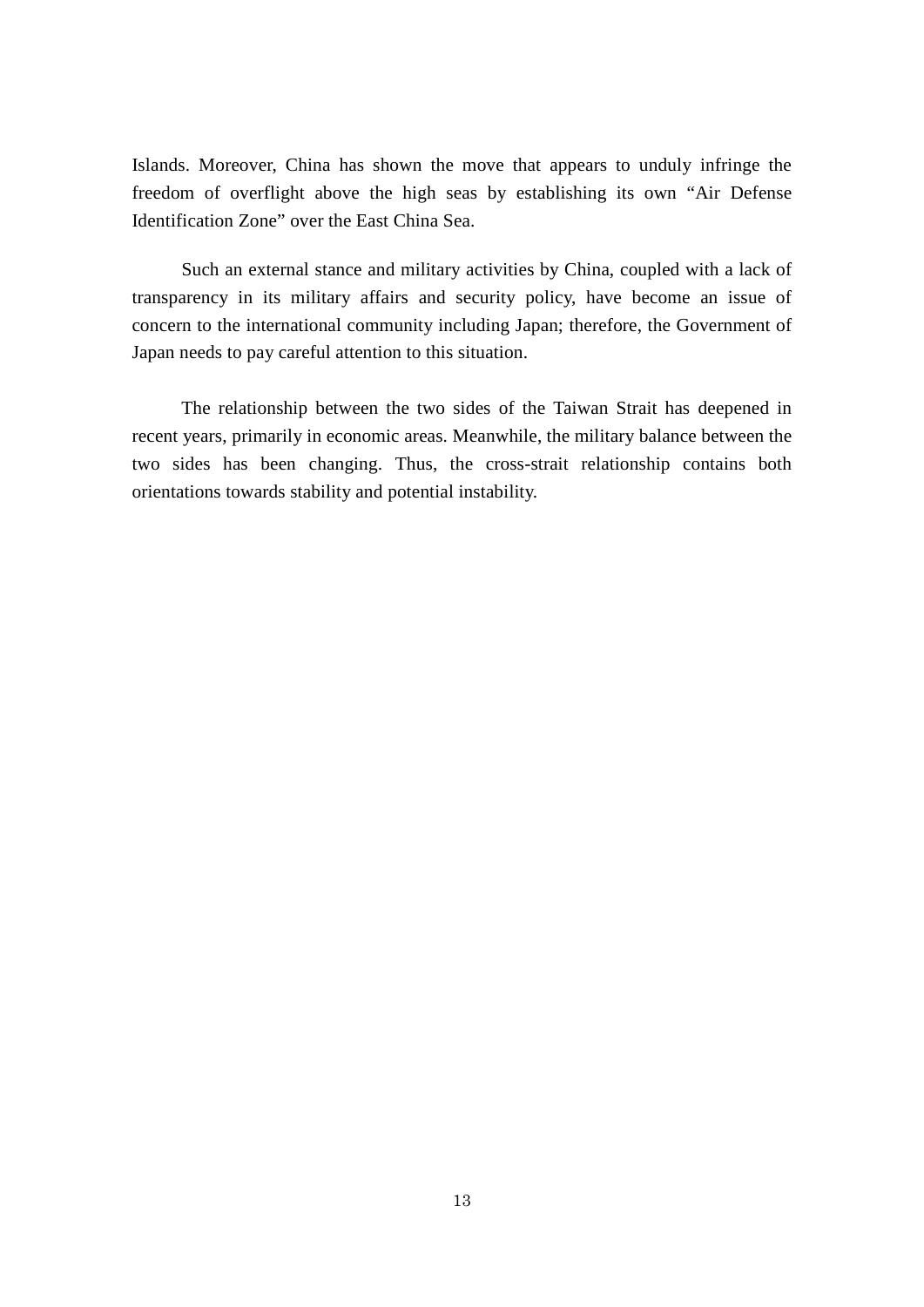# **IV. Japan's Strategic Approaches to National Security**

To ensure national security, Japan needs to first and foremost strengthen its own capabilities and the foundation for exercising those capabilities. Japan must also steadily fulfill the role it should play and adapt its capabilities to respond to future developments.

Enhancing Japan's resilience in national security, through reinforcing its diplomatic power and defense force, as well as bolstering its economic strengths and technological capabilities, contributes to peace and stability in the Asia-Pacific region and the international community at large. This belief forms the core of the strategic approaches in the Strategy.

Moreover, in order to overcome national security challenges and achieve national security objectives, as well as to proactively contribute to peace in cooperation with the international community, Japan needs to expand and deepen cooperative relationships with other countries, with the Japan-U.S. Alliance as the cornerstone. At the same time, Japan needs to make effective use of its diverse resources and promote comprehensive policies.

In light of this, Japan will take the following concrete strategic approaches, centering on diplomatic policy and defense policy.

### **1. Strengthening and Expanding Japan's Capabilities and Roles**

### **(1) Strengthening Diplomacy for Creating a Stable International Environment**

The key of national security is to create a stable and predictable international environment, and prevent the emergence of threats. It is thus necessary for Japan to realize an international order and security environment that are desirable for Japan, by playing an even more proactive role in achieving peace, stability and prosperity of the international community as a "Proactive Contributor to Peace" based on the principle of international cooperation.

This strategic approach first requires the capability to analyze the constantly changing security environment and the course that the international community is taking. On top of this, Japan must have the power to take the lead in setting the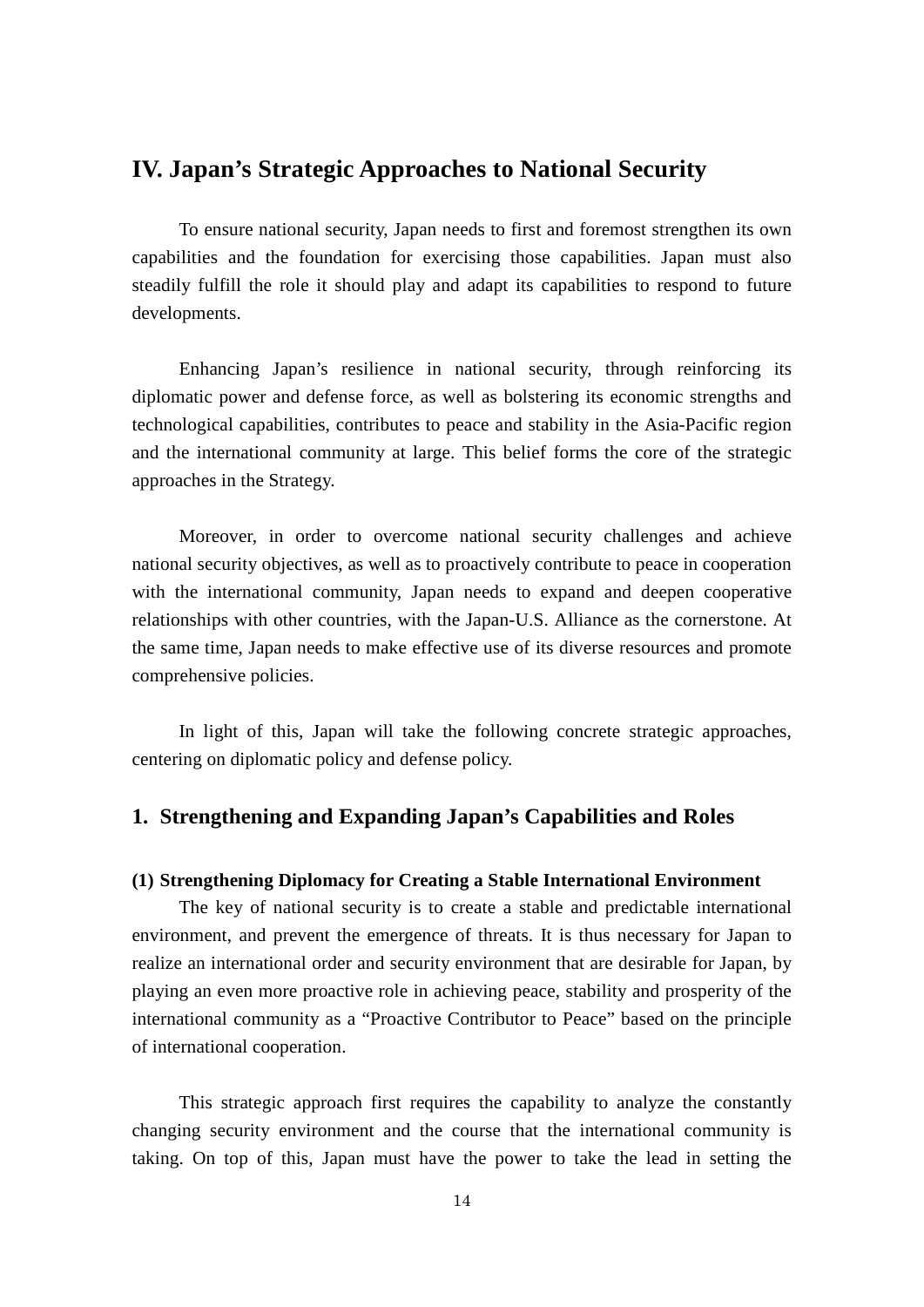international agenda and to proactively advance its national interests, without being confined to a reactionary position to events and incidents after they have already occurred. In doing so, it is necessary to enhance diplomatic creativity and negotiating power to deepen the understanding of and garner support for Japan's position in the international community, through effectively utilizing all strengths and features of the nation. In addition, by highlighting Japan's attractiveness, Japan needs to strengthen its soft power that would benefit the international community. Japan also needs to strengthen its capacity to promptly and accurately identify the needs of Japanese nationals and firms to support their overseas activities. Furthermore, it is the responsibility of Japan as a "Proactive Contributor to Peace" to make even more proactive contributions to international organizations such as the U.N., including through increasing the number of Japanese staff in such institutions. In order to advance such vibrant diplomacy, Japan will strengthen the institutional capabilities through which it undertakes diplomacy. Such overall strengthening of diplomatic capability is critical to ensure the security of Japan.

### **(2) Building a Comprehensive Defense Architecture to Firmly Defend Japan**

Japan's defense force is the final guarantee of its national security which deters direct threats from reaching Japan and defeats any threat that reaches it. Japan will steadily develop its defense force.

To ensure peace and security in Japan amid the severe security environment surrounding the country, Japan will efficiently develop a highly effective and joint defense force, adapting to the change in strategic environment with consideration of its national power and the political, economic, and social situations; and strive to ensure operations with flexibility and readiness based on joint operations.

Japan will also advance not only the coordination within the government, but also coordination with local governments and the private sector. In doing so, even in peacetime, Japan will maintain and improve a comprehensive architecture for responding seamlessly to an array of situations, ranging from armed attacks to large-scale natural disasters.

In developing the structure of the Japan Self-Defense Forces (SDF), which plays a central role in the above-mentioned efforts, Japan will develop a streamlined planning and programming process, which includes the National Defense Program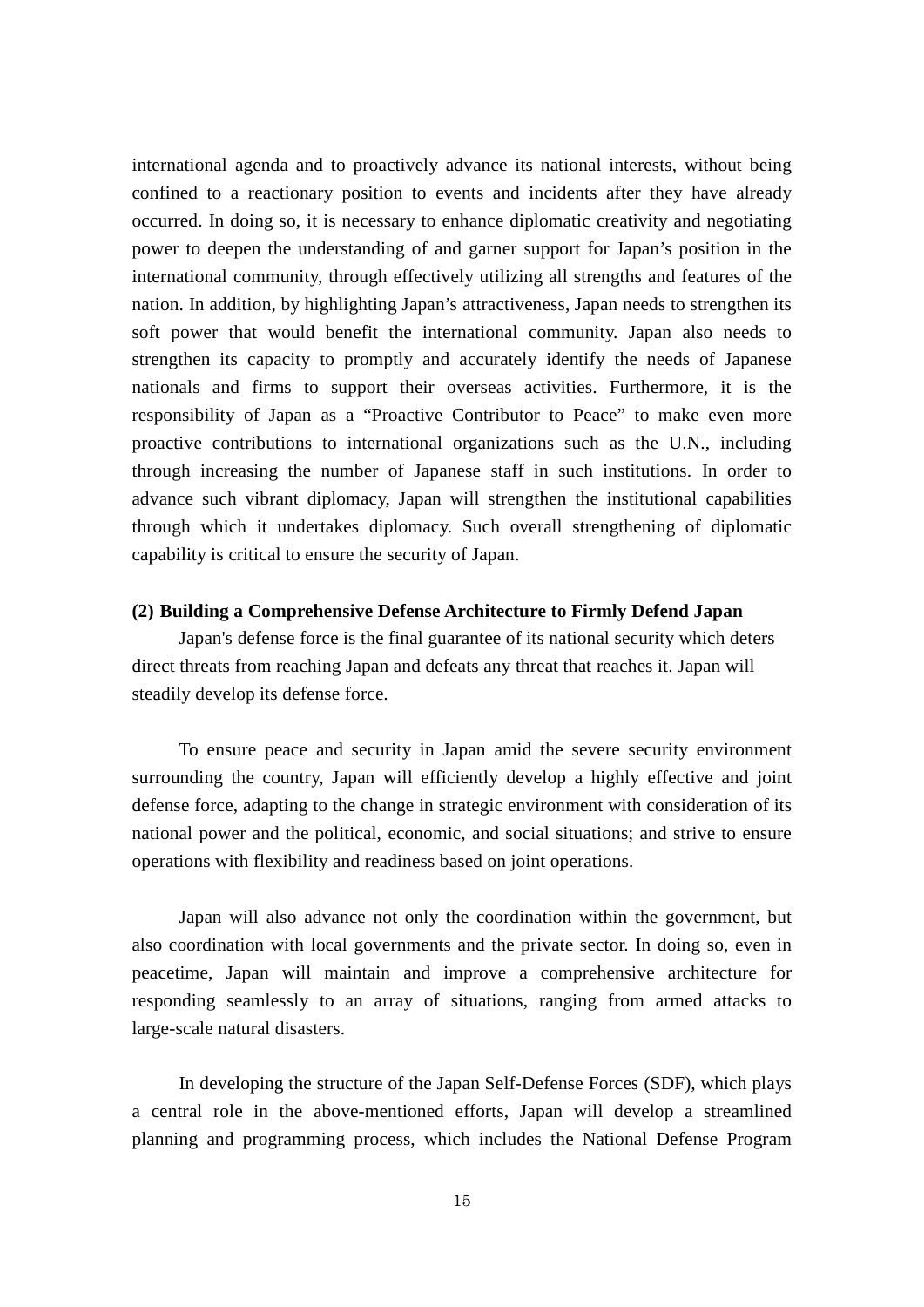Guidelines and the Medium Term Defense Program, based on the Strategy to enhance its defense structure for deterrence and response to various situations, prioritizing important functions from a joint and comprehensive perspective.

In addition, with regard to the threat of nuclear weapons, the extended deterrence of the U.S. with nuclear deterrence at its core is indispensable. In order to maintain and enhance the credibility of the extended deterrence, Japan will work closely with the U.S., and take appropriate measures through its own efforts, including ballistic missile defense (BMD) and protection of the people.

### **(3) Strengthening Efforts for the Protection of Japan's Territorial Integrity**

To fully protect its territories, in addition to building a comprehensive defense architecture, Japan will enhance the capabilities of the law enforcement agencies responsible for territorial patrol activities and reinforce its maritime surveillance capabilities. Furthermore, Japan will strengthen coordination among relevant ministries and agencies to be able to respond seamlessly to a variety of unexpected situations.

Japan will also make a constant review on issues that are relevant to ensuring the security of its territories, and take effective measures.

In addition, Japan will proactively engage in the protection, management, and development of remote islands near national borders. Furthermore, from a national security viewpoint, Japan will study the situation of land ownership in areas such as remote islands near national borders and areas surrounding defense facilities, and review issues related to the use of such land.

### **(4) Ensuring Maritime Security**

As a maritime state, Japan will play a leading role, through close cooperation with other countries, in maintaining and developing "Open and Stable Seas," which are upheld by maritime order based upon such fundamental principles as the rule of law, ensuring the freedom and safety of navigation and overflight, and peaceful settlement of disputes in accordance with relevant international law. More concretely, Japan will take necessary measures to address various threats in sea lanes of communication, including anti-piracy operations to ensure safe maritime transport and promote maritime security cooperation with other countries.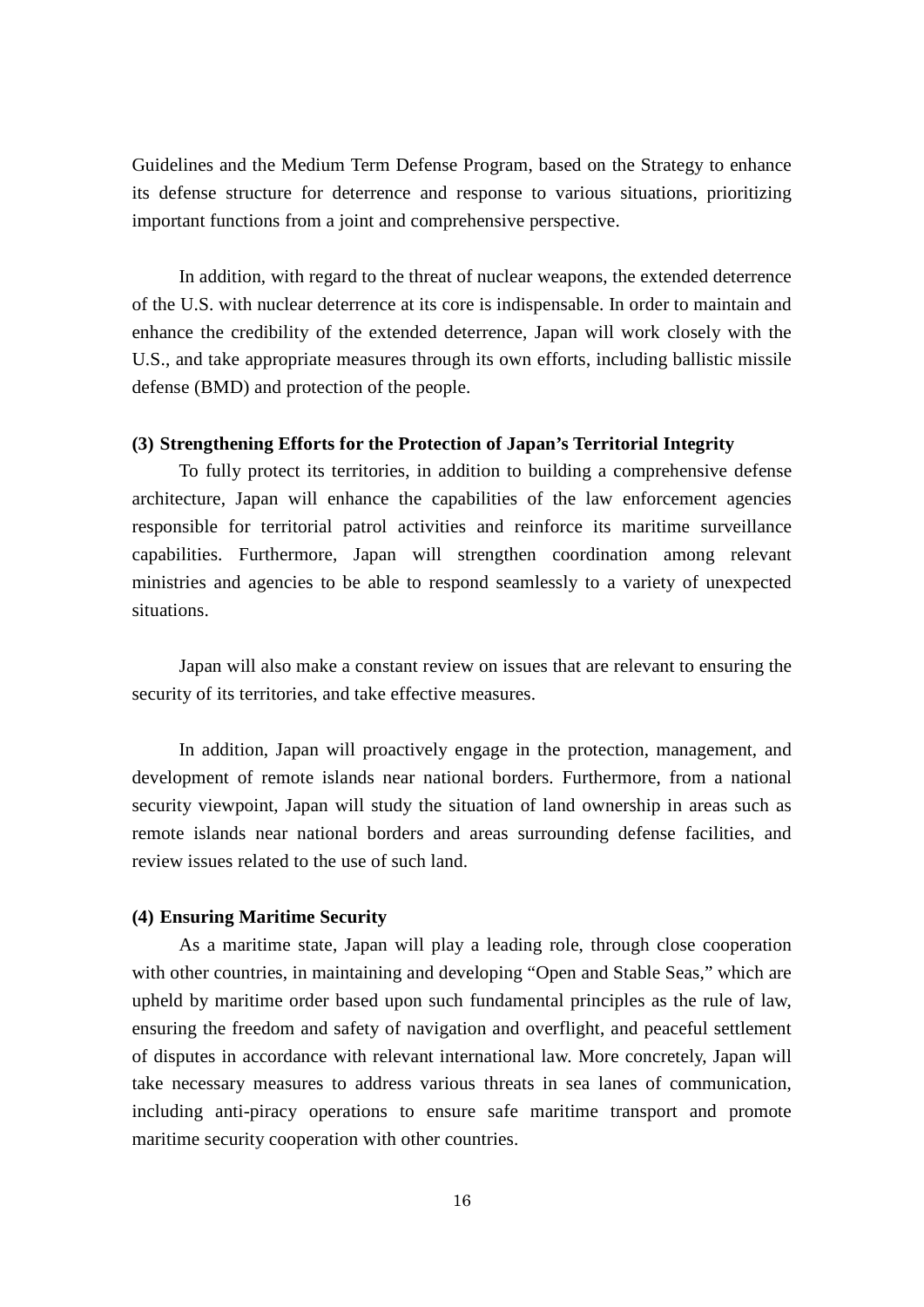Japan will strengthen its maritime domain awareness capabilities that are necessary for the above-mentioned measures, in a comprehensive manner that involves the use of outer space, while paying attention to the establishment of international networks. At the same time, Japan will strive to enhance the frequency and the quality of bilateral and multilateral cooperation on maritime security such as joint exercises.

In particular, sea lanes of communication, stretching from the Persian Gulf, the Strait of Hormuz, the Red Sea and the Gulf of Aden to the surrounding waters of Japan, passing through the Indian Ocean, the Straits of Malacca, and the South China Sea, are critical to Japan due to its dependence on the maritime transport of natural and energy resources from the Middle East. In this regard, Japan will provide assistance to those coastal states alongside the sea lanes of communication and other states in enhancing their maritime law enforcement capabilities, and strengthen cooperation with partners on the sea lanes who share strategic interests with Japan.

#### **(5) Strengthening Cyber Security**

Japan as a whole will make concerted efforts in comprehensively promoting cross-cutting measures to defend cyberspace and strengthen the response capability against cyber-attacks, so as to protect cyberspace from malicious activities threatening cyber security; to ensure the free and safe use of cyberspace; and to guard its critical infrastructure against cyber-attacks, including those in which state involvement is suspected.

To this end, Japan will strengthen public-private partnership in the areas of system design, development and operations based on risk assessment, as well as identifying incidents, minimizing damages and their expansion, and analyzing the causes of and preventing similar incidents. In addition, Japan will comprehensively consider and take necessary measures with regard to expanding the pool of human resources in the security field, protection of control systems, and response to the issues of supply chain risk.

Furthermore, Japan will strengthen inter-agency cooperation and define the roles of relevant agencies so that it can reinforce its capability to protect cyberspace and respond to incidents as a nation at large. At the same time, Japan will promote a range of measures, including enhancing the ability and function to oversee, assess, apprehend, analyze, and internationally coordinate on cyber incidents, as well as reinforcing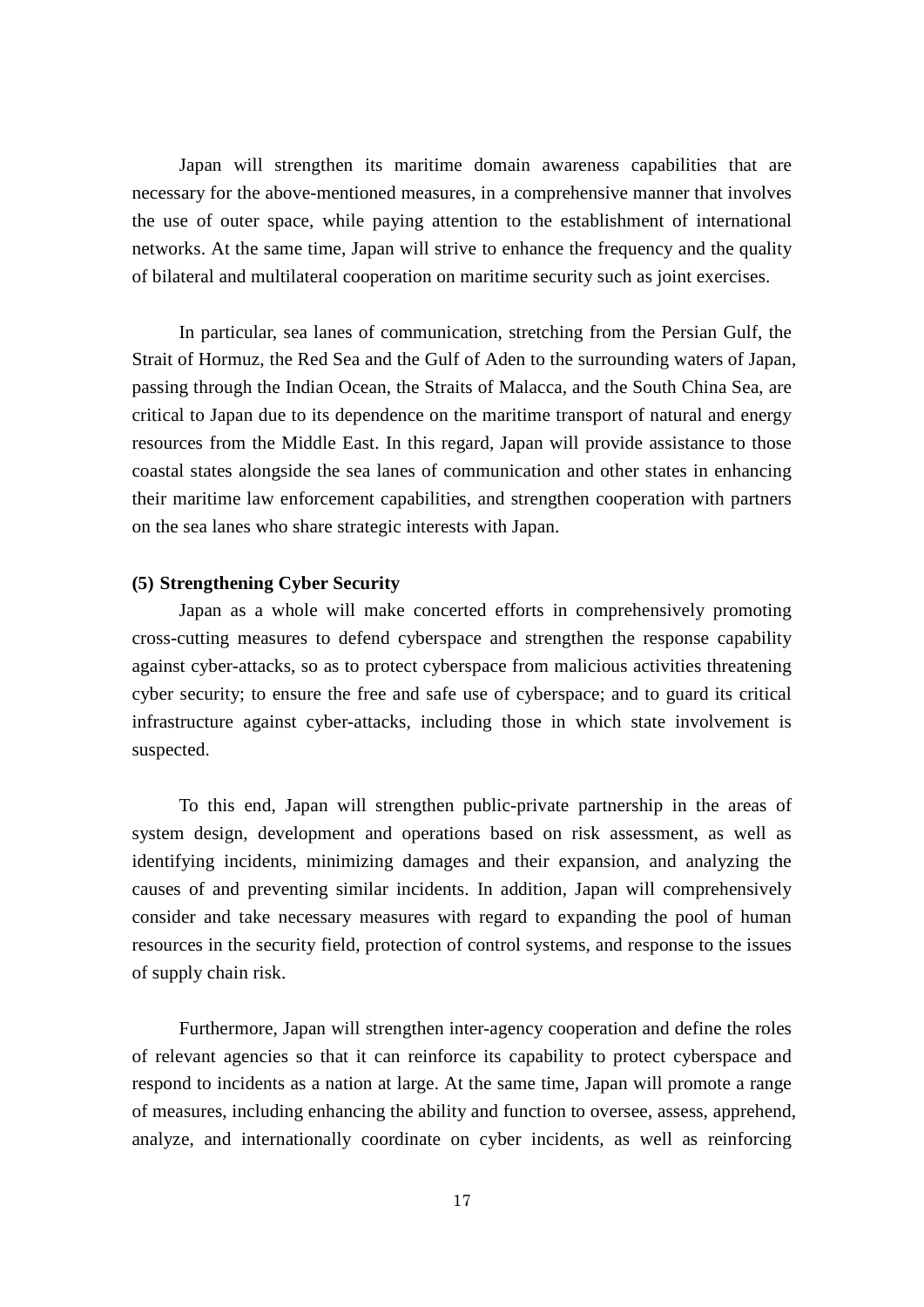relevant agencies in charge of those tasks.

In promoting these measures, strengthening international partnership in a wide range of areas is essential. For this, Japan will take measures at technical and operational levels to enhance international cooperation. Japan will also strengthen information sharing and promote cyber defense cooperation with relevant countries.

### **(6) Strengthening Measures against International Terrorism**

Japan will first and foremost strengthen its domestic measures against international terrorism such as ensuring the security of nuclear facilities in Japan. Moreover, in order to ensure the safety of Japanese nationals living abroad, Japan will strengthen such measures as building a network where risk information held by private sectors can be shared more effectively and efficiently; and reinforcing the structure for analyzing the situation of international terrorism and overseas information-collecting capabilities.

### **(7) Enhancing Intelligence Capabilities**

In order to appropriately support decision-making on national security policies, Japan will fundamentally strengthen its information-collecting capabilities from a diverse range of sources, including human intelligence, open source intelligence, signals intelligence, and imagery intelligence. In addition, Japan will promote the utilization of geospatial intelligence with which various types of intelligence are combined.

Moreover, Japan will enhance its intelligence analysis, consolidation, and sharing capabilities by bolstering its human resources, including developing highly-skilled intelligence experts. Japan will thereby promote all-source analysis that makes use of the array of information-collecting means at the Government's disposal.

Furthermore, Japan will operate the intelligence cycle more effectively through the timely provision of materials and intelligence to the NSC, which serves as the control tower of foreign and security policy, and through the appropriate utilization of intelligence in policy formulation. In addition, under the Act on the Protection of Specially Designated Secrets (\*provisional English translation), Japan will strengthen its counter intelligence functions by developing such intelligence protection system in order to facilitate intelligence functions throughout the Government.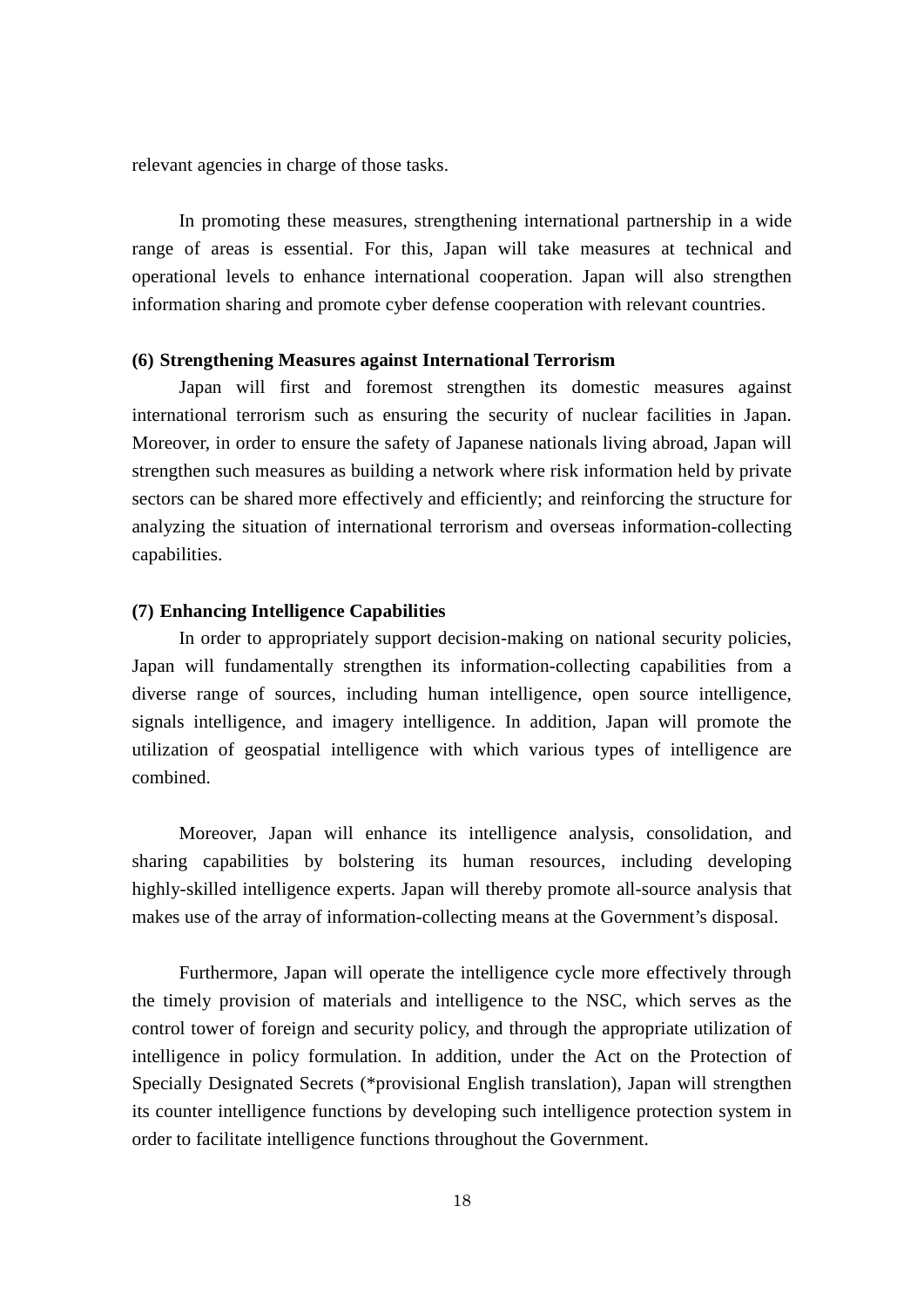### **(8) Defense Equipment and Technology Cooperation**

In cases that contribute to peace and international cooperation, there are increasing opportunities to cooperate in a more effective manner, including through the utilization and provision of heavy machinery and other defense equipment carried to disaster-stricken countries and sites by the SDF. Moreover, internationally, it has become mainstream to participate in international joint development and production projects in order to improve the performance of defense equipment, while dealing with the rising costs of defense equipment. In this context, from the perspective of "Proactive Contribution to Peace" based on the principle of international cooperation, Japan is required to contribute more proactively to peace and international cooperation including through utilizing defense equipment, and to participate in joint development and production of defense equipment and other related items.

Against this backdrop, while giving due consideration to the roles that the Three Principles on Arms Exports and their related policy guidelines have played so far, the Government of Japan will set out clear principles on the overseas transfer of arms and military technology, which fit the new security environment. In this context, considerations will be made with regard to defining cases where transfers are prohibited; limiting cases where transfers could be allowed with strict examination; and ensuring appropriate control over transfers in terms of unauthorized use and third party transfer.

# **(9) Ensuring the Stable Use of Outer Space and Promoting Its Use for Security Purposes**

The stable use of outer space is not only fundamental to the lives of the people and the economy, but is also crucial for national security. Japan will therefore maintain and improve the foundation of science, technology and industry that supports the development and utilization of outer space, and promote the utilization of outer space from a security perspective.

In particular, Japan will engage itself in enhancing the functions of information-gathering satellites and in making effective use of satellites, including ones Japan possesses for the operation of the SDF units, information-gathering and analysis, maritime domain awareness, telecommunication, positioning, navigation and timing. In addition, Japan will enhance a system for space situational awareness.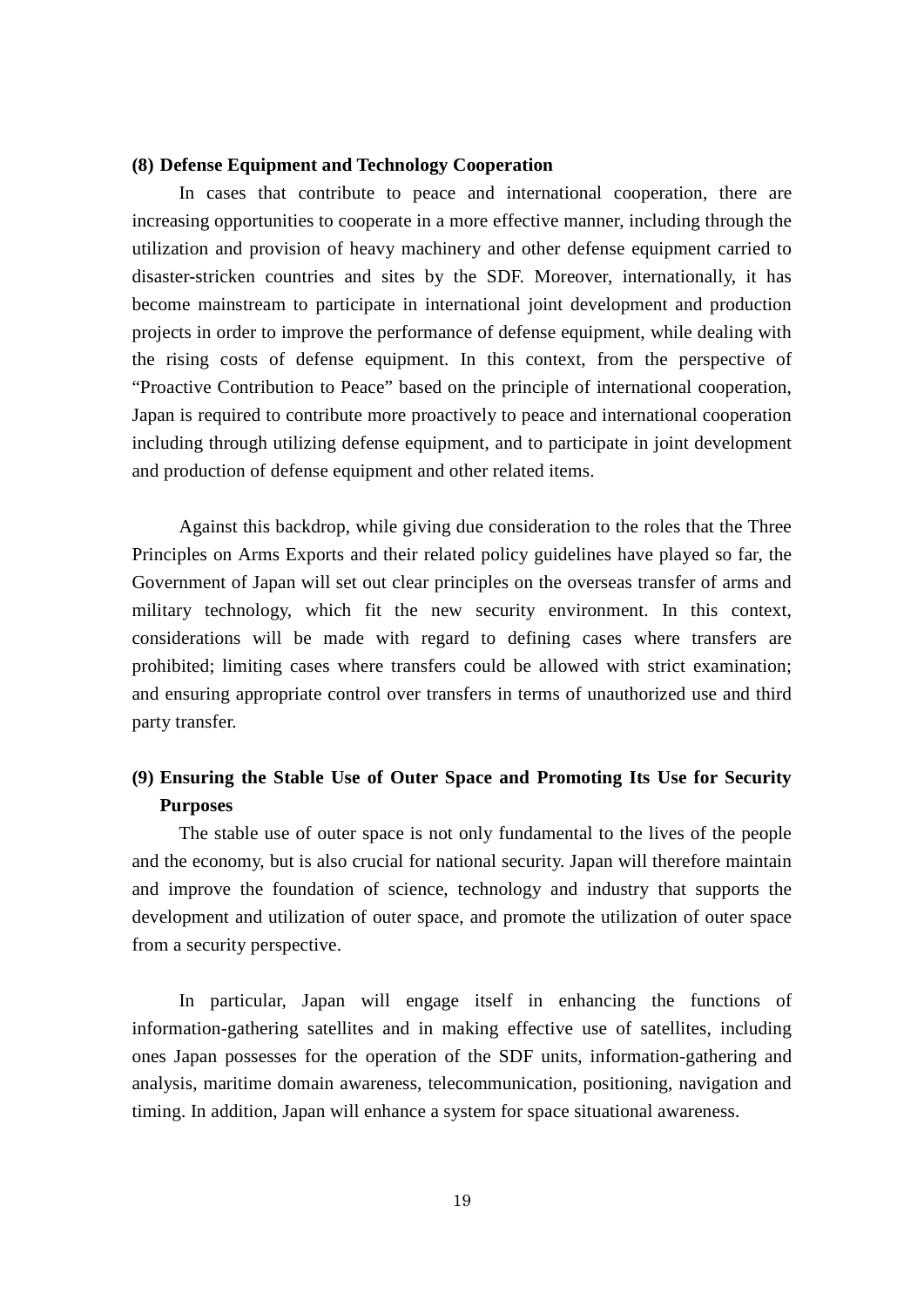Furthermore, Japan will promote the development and utilization of outer space in a manner that contributes to national security in the medium- to long-term, including the development of technologies such as satellite manufacturing.

### **(10) Strengthening Technological Capabilities**

The advanced technology of Japan constitutes the foundation of its economic strength and defense forces, and is also a valuable resource that the international community strongly seeks from Japan. Therefore, Japan should encourage the further promotion of technologies, including dual use technologies, thereby strengthening Japan's technological capabilities.

In promoting measures for strengthening its technological capabilities from a national security viewpoint, Japan will constantly grasp science and technology trends, including information on technology development. Japan will also make effective use of technology in the area of security, by combining the efforts of industries, academia, and the Government.

Furthermore, Japan's outstanding energy-saving and other environment-related technologies play an important role in Japan's efforts to tackle global issues together with the international community. Therefore, Japan will proactively utilize these technologies in diplomacy as well.

### **2. Strengthening the Japan-U.S. Alliance**

For more than 60 years, the Japan-U.S. Alliance, with the Japan-U.S. security arrangements at its core, has played an indispensable role for peace and security in Japan as well as peace and stability in the Asia-Pacific region. In recent years, the Alliance has also played a more critical role for peace, stability, and prosperity in the international community.

The Japan-U.S. Alliance is the cornerstone of Japan's security. Likewise, for the U.S., the Alliance has served as the core of its alliance network with countries in the region, including the Republic of Korea (ROK), Australia, Thailand, and the Philippines. In this context, the Japan-U.S. Alliance has been serving as a foundation for the U.S. strategy in the Asia-Pacific region. Such close alliance between Japan and the U.S. is underpinned by various factors, including that the two countries share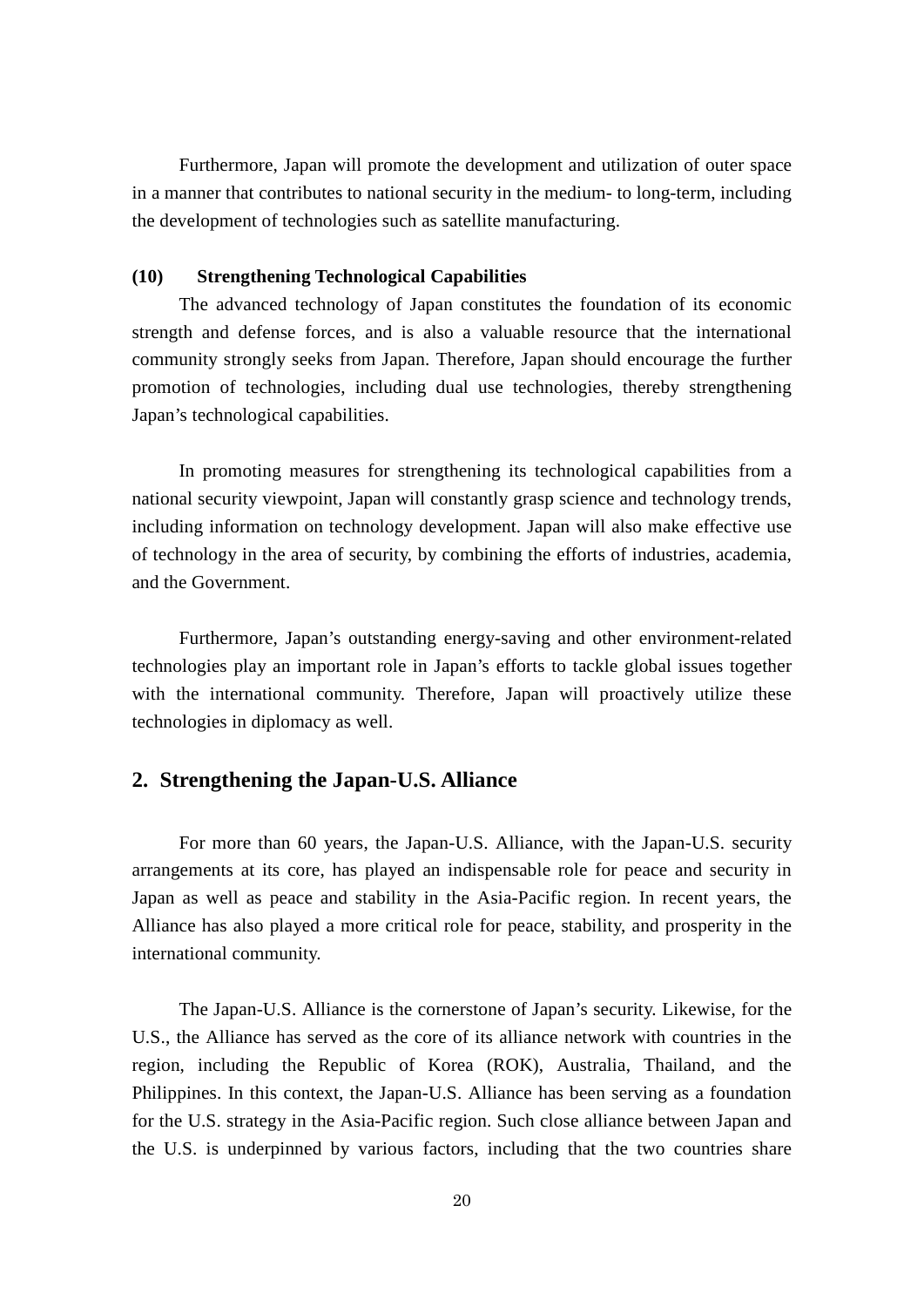common strategic interests and universal values, such as freedom, democracy, respect for fundamental human rights, and the rule of law. Furthermore, Japan's geostrategic importance in supporting the U.S. engagement in the Asia-Pacific region underlies the close alliance of the two countries.

With the above-mentioned Japan-U.S. Alliance serving as the foundation, the two countries have been working closely at various levels, including at the summit and ministerial levels. The two countries address not only bilateral issues, but also the situation in the Asia-Pacific region, including North Korea, as well as global security issues, including counterterrorism measures and non-proliferation of WMD.

In the area of economy, Japan and the U.S. aim to achieve economic prosperity in the Asia-Pacific region in a rules-based and transparent manner, including through the Trans-Pacific Partnership (TPP) negotiations, which will be mentioned later in this document.

Thus, Japan and the U.S. have persistently strengthened and expanded their cooperation on a wide range of areas for peace, stability, and prosperity of not only the two countries themselves, but also the Asia-Pacific region and the broader international community.

As Japan strengthens its efforts in security as elaborated above, the U.S., based on its Defense Strategic Guidance emphasizing a rebalancing towards the Asia-Pacific region, aspires to enhance its presence in the region and strengthen cooperation with its allies, including Japan and its partners.

In order to ensure the security of Japan and to maintain and enhance peace, stability, and prosperity in the Asia-Pacific region and the international community, Japan must further elevate the effectiveness of the Japan-U.S. security arrangements and realize a more multifaceted Japan-U.S. Alliance. Based on this recognition, Japan will undertake the following initiatives: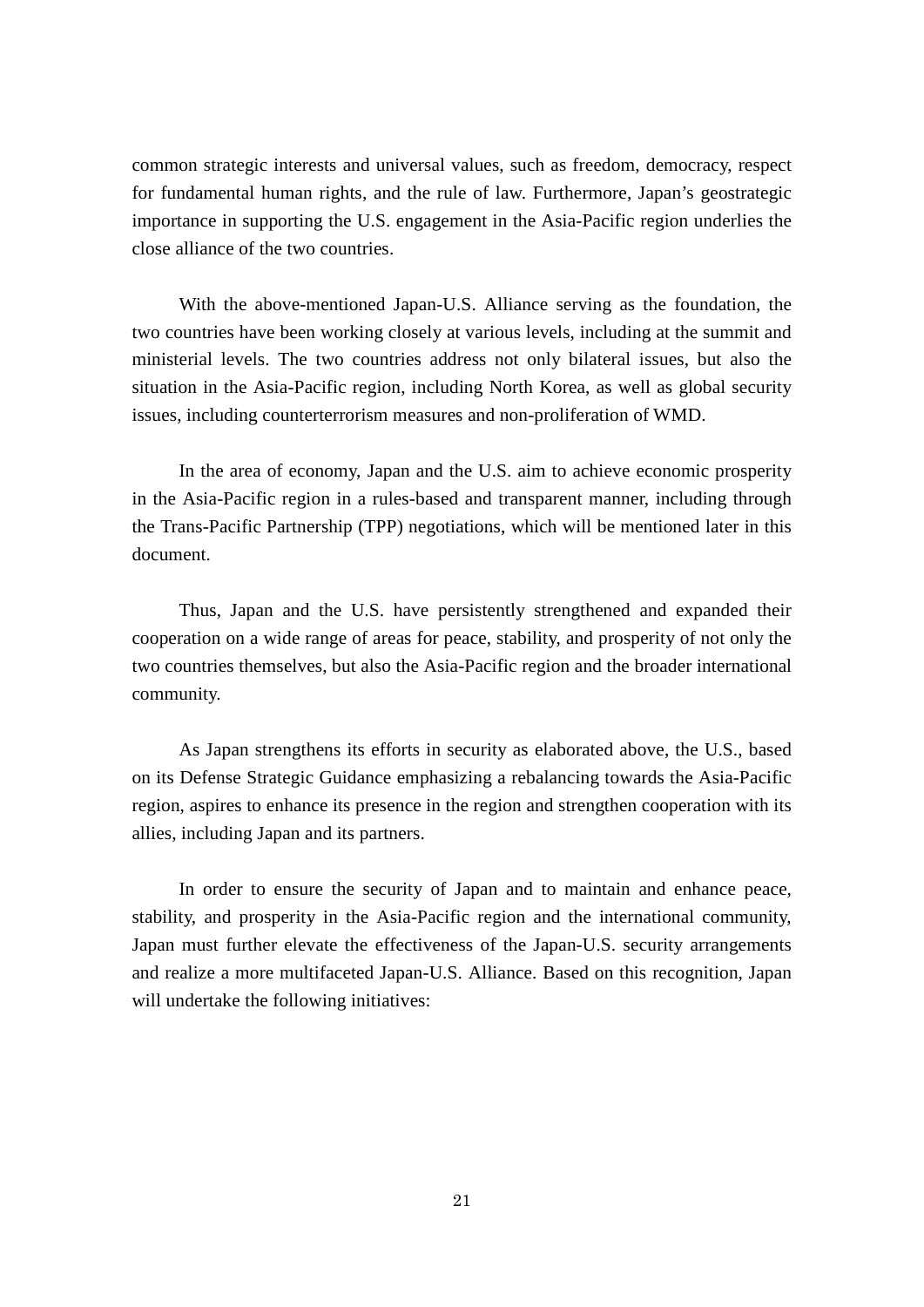## **(1) Further Strengthening of Japan-U.S. Security and Defense Cooperation in a Wide Range of Areas**

Japan ensures its national security by enhancing deterrence through the strengthening of its own defense capability, as well as by the deterrence of the Japan-U.S. Alliance, including the extended deterrence provided by the U.S.

Japan will work with the U.S. to revise the Guidelines for Japan-U.S. Defense Cooperation, through discussions on a variety of issues such as the concrete manner of defense cooperation and basic concepts of bilateral roles, missions, and capabilities (RMC), while ensuring consistency with various policies in line with the Strategy.

In addition, Japan will strive to enhance the deterrence and response capability of the Japan-U.S. Alliance through the following efforts: advancing joint training, joint intelligence, surveillance, and reconnaissance (ISR) activities, and joint/shared use of facilities by the SDF and the U.S. forces; working closely with the U.S. on operational cooperation and policy coordination on issues such as response to contingencies and the medium- to long-term strategy; strengthening its security cooperation with the U.S. in such broad areas as BMD, maritime affairs, outer space, cyberspace and large-scale disaster response operations.

Moreover, in order to strengthen the foundation of the Alliance, including enhanced interoperability, Japan will advance multilayered initiatives with the U.S. such as defense equipment and technology cooperation and personnel exchanges.

### **(2) Ensuring a Stable Presence of the U.S. Forces**

To maintain and enhance the Japan-U.S. security arrangements, it is important for Japan to cooperate proactively with the U.S. to realize the optimal force posture of the U.S. forces in the Asia-Pacific region. At the same time, it is also important for Japan to reduce the impact of the U.S. forces in Japan on local communities, including Okinawa, while maintaining and enhancing the deterrence of the Japan-U.S. Alliance.

As part of this effort, while firmly supporting the smooth and effective stationing of the U.S. forces in Japan through various measures, including Host Nation Support, Japan will steadily implement the realignment of the U.S. forces in Japan including the relocation of the U.S. Marine Corps in Okinawa to Guam in accordance with the existing bilateral agreements. In addition, Japan will further promote the joint/shared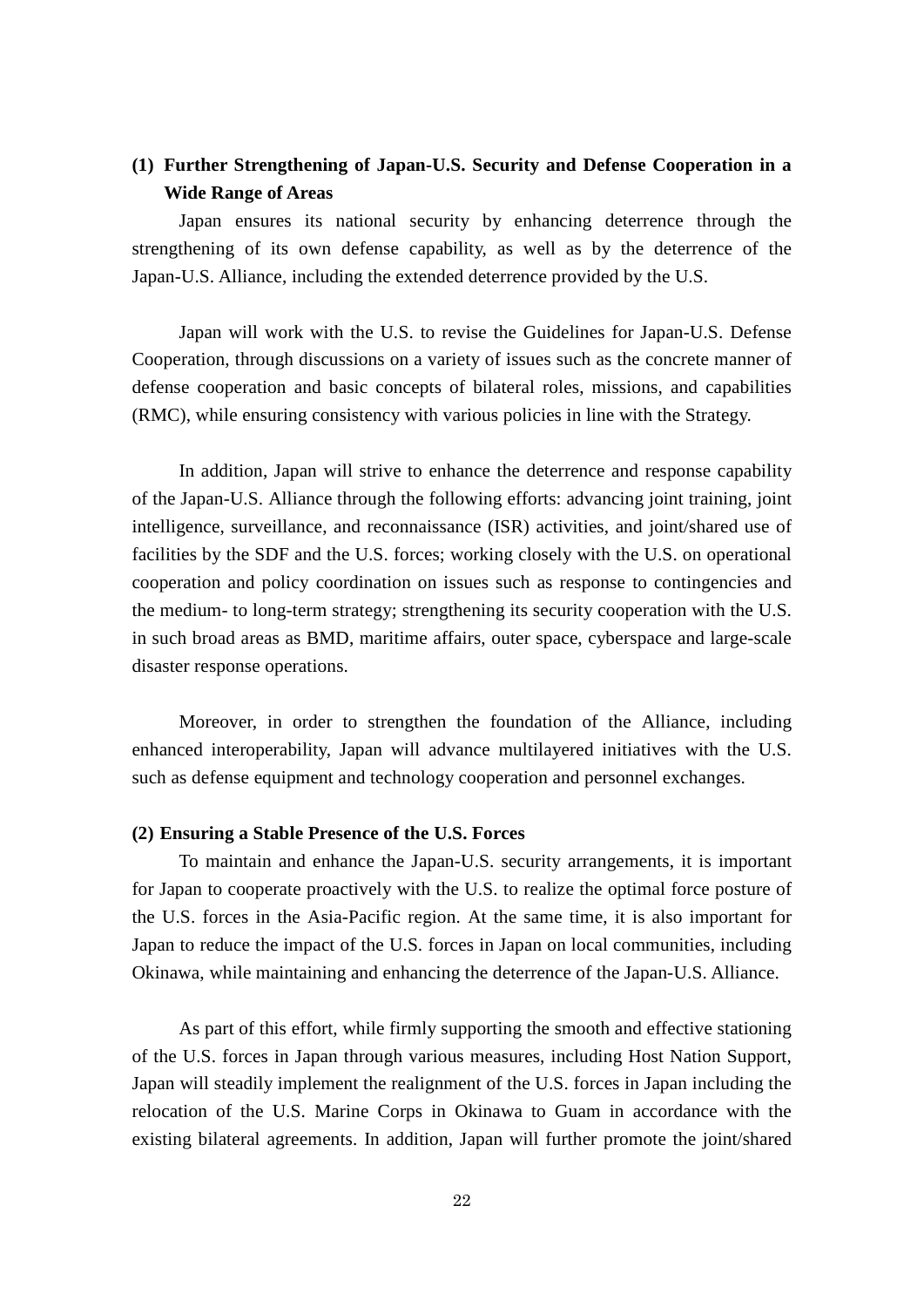use of facilities by the SDF and the U.S. forces, while taking into consideration relations with local communities.

Furthermore, Japan will steadily implement measures to reduce the impact on people living near the facilities and areas of the U.S. forces in Japan. In particular, Okinawa Prefecture is situated in a critically important location in terms of national security, and the stationing of the U.S. forces there significantly contributes to the deterrence of the Japan-U.S. Alliance. In the meantime, as a large part of the facilities and areas for the exclusive use of the U.S. forces in Japan are concentrated in the prefecture, Japan will make utmost efforts to reduce the impact on Okinawa, including through the relocation of Marine Corps Air Station Futenma.

# **3. Strengthening Diplomacy and Security Cooperation with Japan's Partners for Peace and Stability in the International Community**

As elaborated above, strengthening the Japan-U.S. alliance in all its aspects, including in political, economic and security areas is indispensable to improve the security environment surrounding Japan. On top of that, Japan will engage itself in building trust and cooperative relations with other partners both within and outside the Asia-Pacific region through the following approaches, as it plays an important role in enhancing Japan's security environment.

- (1) Japan will strengthen cooperative relations with countries with which it shares universal values and strategic interests, such as the ROK, Australia, the countries of ASEAN, and India:
	- The ROK is a neighboring country of the utmost geopolitical importance for the security of Japan. Close cooperation with the ROK is of great significance for peace and stability of the region, including in addressing North Korean nuclear and missile issues. For this reason, Japan will construct future-oriented and multilayered relations and strengthen the foundation for security cooperation with the ROK. In particular, trilateral cooperation among Japan, the U.S. and the ROK is a key framework in realizing peace and stability in East Asia. Japan will strengthen this trilateral framework, including in cooperation on North Korean nuclear and missile issues. With regard to the issue over the sovereignty of Takeshima, Japan will make persevering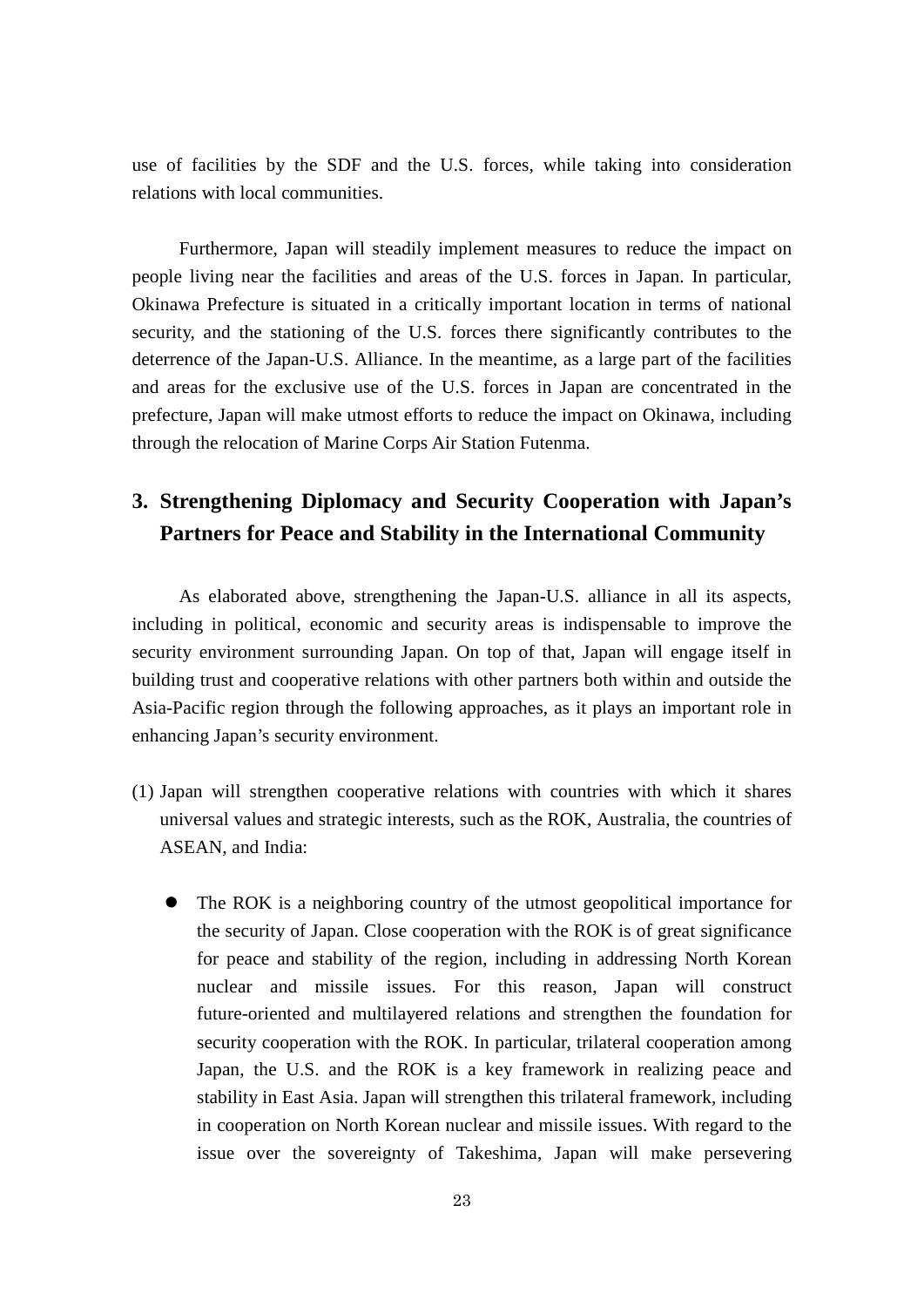diplomatic efforts, based on the principle of peaceful resolution of conflicts in accordance with international law.

- Australia is an important regional partner that shares not only universal values but also strategic interests with Japan. In addition to strengthening the mutually complementary economic relations between the two countries, Japan will also strengthen its strategic partnership by steadily sharing strategic recognition and advancing security cooperation. Japan will also promote a wide range of cooperation with Australia in its efforts to shape a regional order in the Asia-Pacific and to maintain and reinforce peace and stability in the international community. In so doing, Japan will utilize the trilateral framework among Japan, the U.S. and Australia, as necessary.
- The countries of ASEAN, where economic growth and democratization have been progressing and which embraces great cultural diversity, are located in the critical areas of sea lanes of communication of Japan. Japan will further deepen and develop cooperative relations with the ASEAN countries in all sectors, including politics and security based on the traditional partnership lasting more than 40 years. Given the influence ASEAN has on peace, stability and prosperity of the Asia-Pacific region as a whole, Japan will provide further assistance to their efforts towards maintaining and strengthening the unity of ASEAN. Furthermore, Japan appreciates the efforts by the countries concerned to settle disputes in the South China Sea not by force, but in accordance with the law and rules, as shown in their efforts towards the formulation of a Code of Conduct (COC) with China. Japan will support these efforts so that an effective and legally binding code of conduct is formulated.
- India is becoming increasingly influential, due to what is projected to become the world's largest population, and to high economic growth and potential. India is also geopolitically important for Japan, as it is positioned in the center of sea lanes of communication. Japan will strengthen bilateral relations in a broad range of areas, including maritime security, based on the bilateral Strategic and Global Partnership.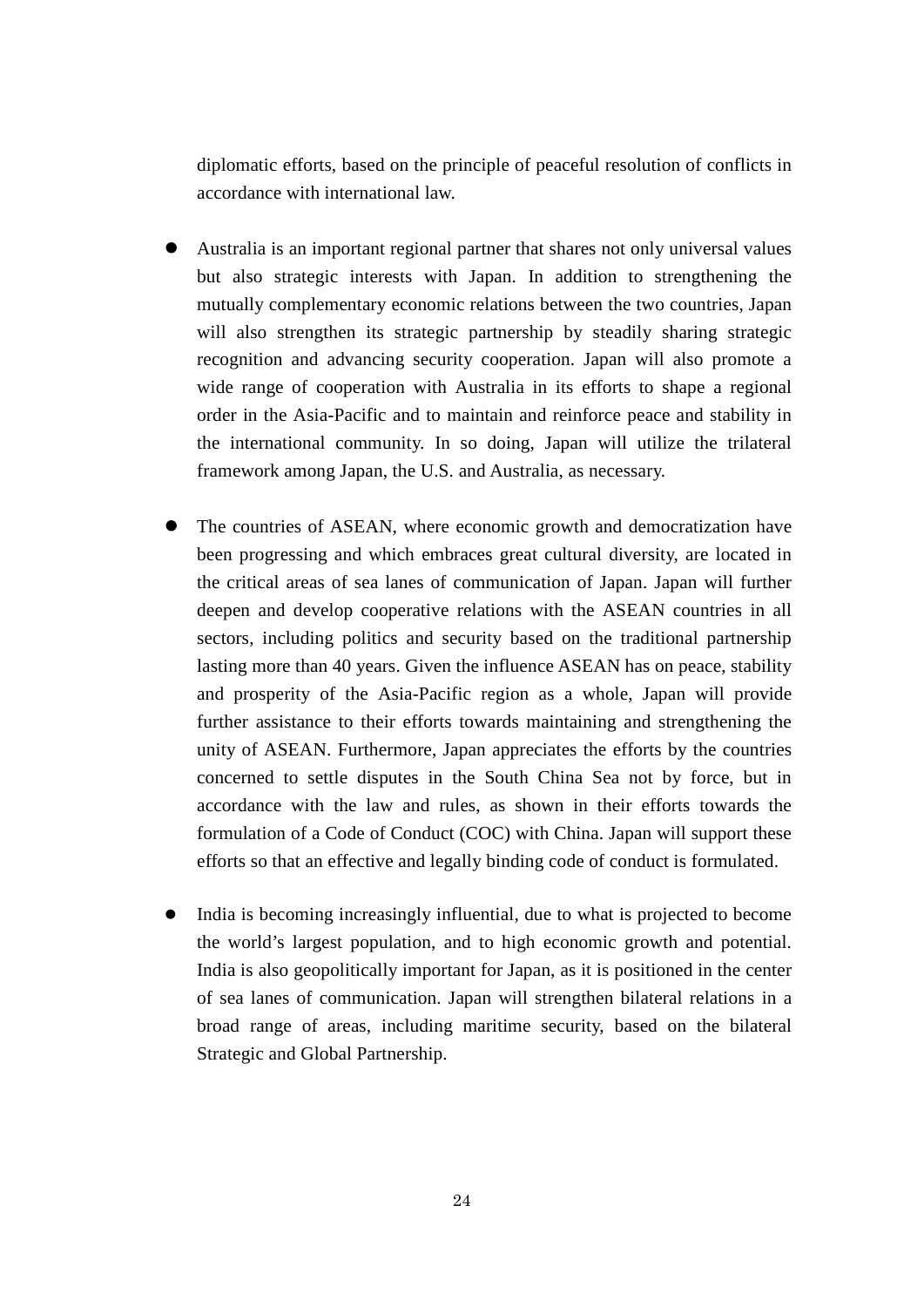- (2) Stable relations between Japan and China are an essential factor for peace and stability of the Asia-Pacific region. From a broad, as well as a medium- to long-term perspective, Japan will strive to construct and enhance a Mutually Beneficial Relationship Based on Common Strategic Interests with China in all areas, including politics, economy, finance, security, culture and personal exchanges. In particular, Japan will continue to encourage China to play a responsible and constructive role for the sake of regional peace, stability and prosperity, to adhere to international norms of behavior, as well as to improve openness and transparency in its advancing military capabilities through its rapidly increasing military budget. As a part of such efforts, through continuing and promoting defense cooperation, Japan will seek to urge improvement in transparency of China's military and security policies, and promote measures such as establishing a framework to avert or prevent unexpected situations. Furthermore, with regard to China's recent attempts to change the status quo by coercion based on its unique assertion in its relations with neighboring countries, including Japan, Japan will urge China to exercise self-restraint and will continue to respond firmly but in a calm manner without escalating the situation.
- (3) With regard to the issues of North Korea, Japan will cooperate closely with relevant countries to urge North Korea to take concrete actions towards its denuclearization and other goals, based on the Joint Statement of the Six-Party Talks and relevant U.N. Security Council (UNSC) Resolutions. Concerning Japan-North Korea relations, Japan will endeavor to achieve a comprehensive resolution of outstanding issues of concern, such as the abduction, nuclear and missile issues, in accordance with the Japan-North Korea Pyongyang Declaration. In particular, it is the basic recognition of Japan that normalization of relations with North Korea will not be possible without resolving the abduction issue. Japan will make every effort to realize the safety and prompt return of all abductees at the earliest possible date, investigate the truth regarding the abductions, and transfer those who executed the abductions.
- (4) Under the increasingly severe security environment in East Asia, it is critical for Japan to advance cooperation with Russia in all areas, including security and energy, thereby enhancing bilateral relations as a whole, in order to ensure its security. Based on this recognition, Japan will cooperate with Russia in securing peace and stability of the Asia-Pacific region. With regard to the issue of the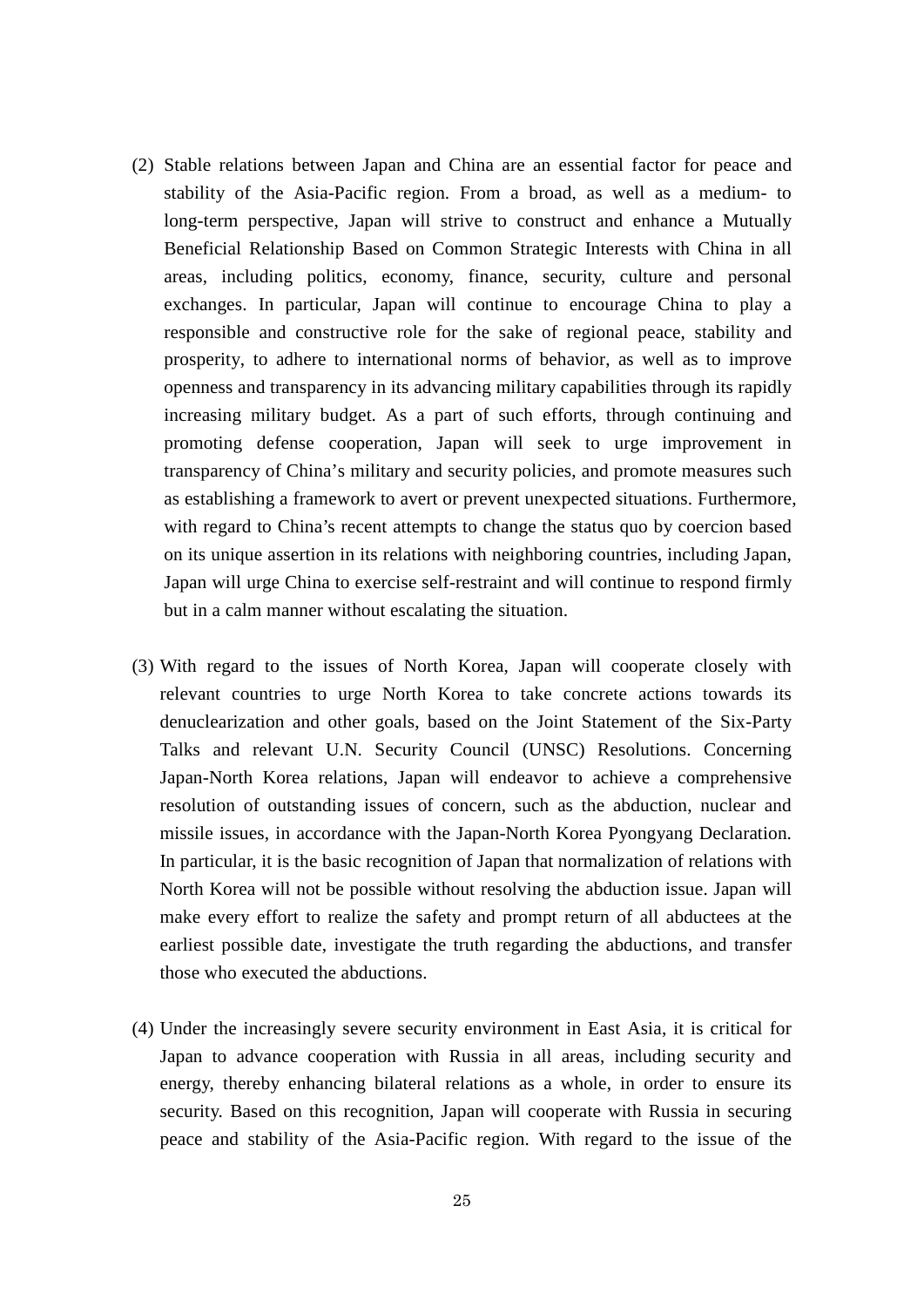Northern Territories, the most important pending issue between the two countries, Japan will vigorously negotiate with Russia under a consistent policy of resolving the issue of the attribution of the four islands and concluding a peace treaty.

- (5) In promoting the efforts mentioned above, Japan will actively utilize and engage in the further development of functional and multilayered frameworks for regional cooperation, starting from Asia-Pacific Economic Cooperation (APEC), the East Asia Summit (EAS), ASEAN+3, ARF, the ASEAN Defense Ministers' Meeting-Plus (ADMM-Plus), to the Trans-Pacific Partnership (TPP) and trilateral frameworks, such as Japan-U.S.-ROK, Japan-U.S.-Australia and Japan-U.S.-India, as well as Japan-China-ROK, a grouping of three large neighboring economic powers. In addition, Japan will appropriately contribute to the creation of a more institutional security framework in East Asia in the future.
- (6) Japan will also cooperate with other partners of the Asia-Pacific region towards ensuring the stability of the region. These partners include Mongolia, Central Asian countries, Southwest Asian nations, the Pacific Island Countries (PICs), New Zealand, Canada, Mexico, Colombia, Peru and Chile. In particular, Japan will deepen its cooperation with the PICs, which possess vast exclusive economic zones and abundant maritime resources in the Pacific Ocean, in many areas including maritime cooperation, through such fora as the Pacific Islands Leaders' Meeting (PALM).
- (7) Furthermore, Japan will strengthen cooperative relations with countries outside the Asia-Pacific region that play an important role in ensuring the peace and stability of the international community.
	- Europe has the influence to formulate international public opinions, the capacity to develop norms in major international frameworks and a large economy. Japan and European countries, especially the United Kingdom, France, Germany, Italy, Spain and Poland, share universal values of freedom, democracy, respect for fundamental human rights and the rule of law, and principles such as market economy. They are partners for Japan which together take a leading role in ensuring the peace, stability and prosperity of the international community. At a time when the power balance of the international community is changing, in order to establish an international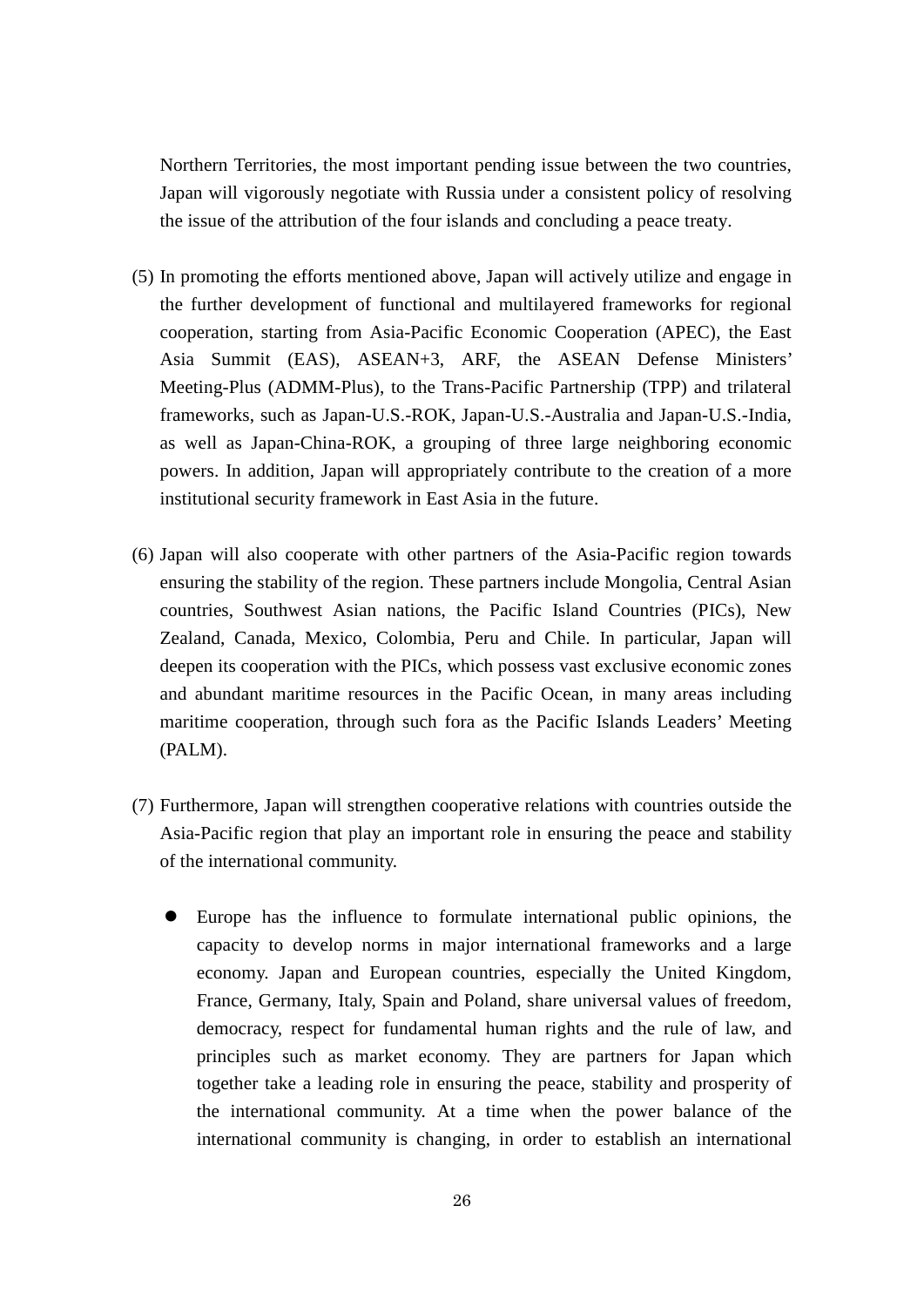order based on universal values and rules, to effectively address global challenges, and to accomplish Japan's initiatives for a peaceful and prosperous international community, Japan will further strengthen its relations with Europe, including cooperation with the European Union (EU), the North Atlantic Treaty Organization (NATO), and the Organization for Security and Co-operation in Europe (OSCE). Japan has contributed to the democratization of East European countries and Baltic countries, and will engage in strengthening relations with them, as well as the Caucasus countries.

- Emerging countries such as Brazil, Mexico, Turkey, Argentina and South Africa have been increasing their presence not only in the international economy, but also in international politics. Japan will therefore endeavor to further develop relations with such countries, not merely on a bilateral basis, but in cooperative efforts in tackling global challenges.
- Stability in the Middle East is an issue that is inseparably linked to the stable supply of energy, and therefore Japan's very survival and prosperity. Given that the Gulf States are the largest source of crude oil for Japan, in order to ensure the stability of the Middle East, Japan will engage in constructing multilayered cooperative relations with these countries, encompassing wide-raging economic cooperation beyond resources and energy, as well as politics and security. In this context, Japan will play a proactive role in the resolution of major issues affecting the stability of the Middle East, including the issue of democratization in Arab countries that stems from the "Arab Spring," the situation in Syria, Iran's nuclear issue, the Middle East peace process and peacebuilding in Afghanistan. In the same vein, Japan will also collaborate with other countries that play important roles in the Middle East, such as the U.S., European countries, Saudi Arabia and Turkey.
- Africa is a prospective economic frontier with abundant strategic natural resources and sustained economic growth. In addition, Africa has been increasing its influence in the international community. Japan will continue to contribute to the development and the consolidation of peace in Africa through various avenues, especially through the Tokyo International Conference on African Development (TICAD) process, and promote cooperation in international fora.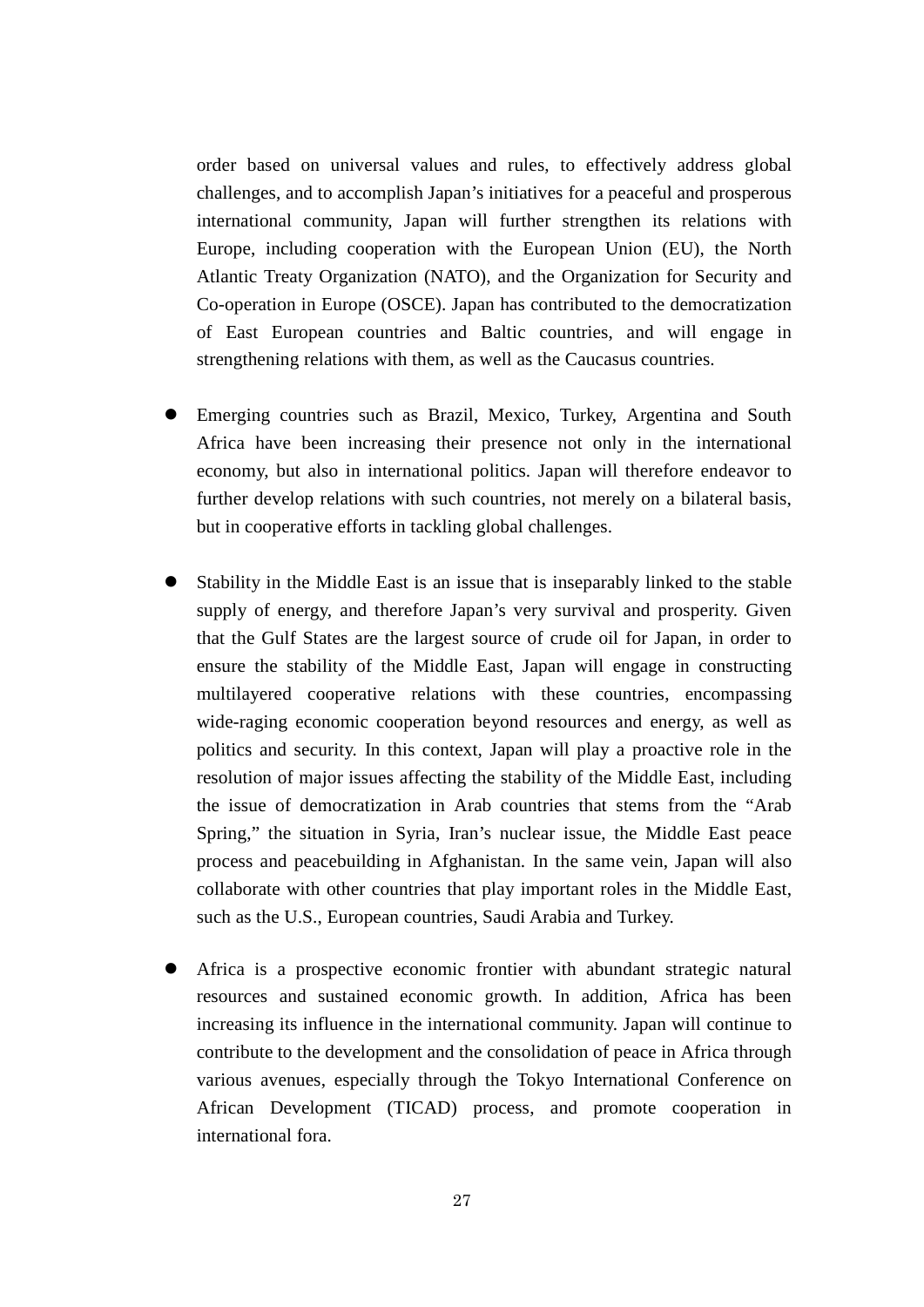# **4. Proactive Contribution to International Efforts for Peace and Stability of the International Community**

As a "Proactive Contributor to Peace" based on the principle of international cooperation, Japan will play an active role for the peace and stability of the international community.

### **(1) Strengthening Diplomacy at the United Nations**

The U.N. was established with the UNSC as the core of a collective security system for maintaining international peace and security. However, the system has not fully functioned as originally anticipated. Nevertheless, the U.N. has taken the lead on various efforts for peace and security of the world, backed by its legitimacy through universal participation by the Member States and its expertise. In particular, since the end of the Cold War, the role played by the U.N. in maintaining international peace and security has continued to grow.

Building on the invaluable experiences of having served on numerous occasions as a non-permanent member of the UNSC, Japan will further engage in active efforts by the U.N. for the maintenance and restoration of international peace and security.

Moreover, Japan will actively contribute to diverse U.N.-led efforts, including U.N. peacekeeping operations (PKO) and collective security measures; diplomatic efforts such as preventive diplomacy and mediation; seamless assistance efforts from the phase of post-conflict emergency humanitarian relief to recovery and reconstruction, as well as assistance through the U.N. Peacebuilding Commission.

At the same time, one must be mindful that realizing the enhancement of the effectiveness and legitimacy of the U.N., including the strengthening of collective security functions, is an urgent challenge. Therefore, Japan will continue to strive to achieve the UNSC reform, including through an expansion of both permanent and non-permanent categories, with Japan becoming a permanent member of the Council.

#### **(2) Strengthening the Rule of Law**

Japan will continue to faithfully comply with international law as a guardian of the rule of law. In addition, in order to establish the rule of law in the international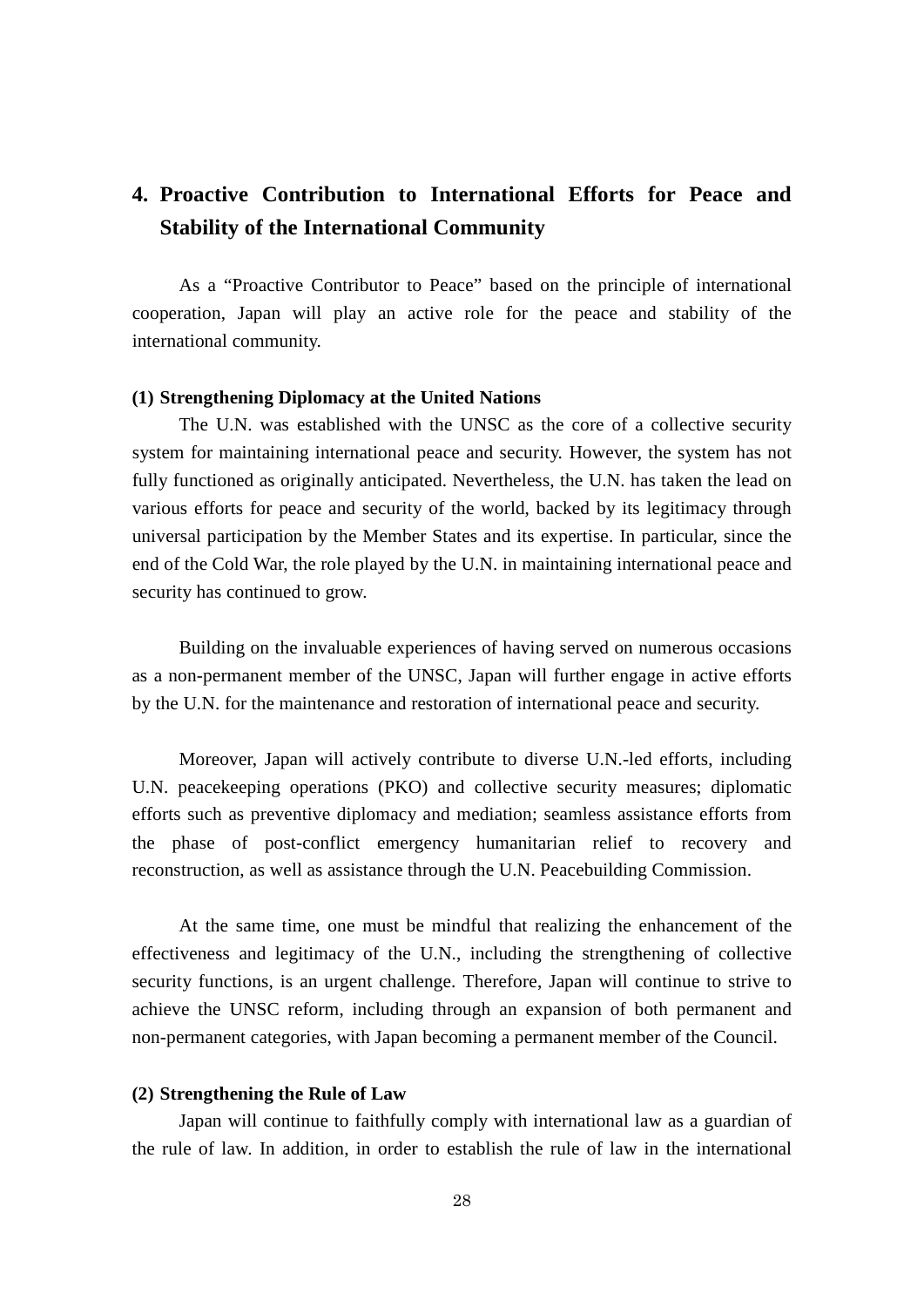community, Japan will participate proactively in international rule-making from the planning stage, so that Japan's principles and positions based on fairness, transparency and reciprocity are duly reflected. Furthermore, Japan will actively support international judicial organs in terms of both human capital and finance. In addition, Japan will actively engage in assistance for the development of legal systems in other countries.

In particular, Japan will involve itself in realizing and strengthening the rule of law relating to the sea, outer space and cyberspace. While advancing policy coordination with countries with shared interests, Japan will contribute proactively to the development of international rules in the above-mentioned areas, and to the promotion of confidence building measures among countries of mutual interest. In addition, Japan will further strengthen capacity building efforts for developing countries in these fields. More concretely:

- With regard to the sea, Japan will promote regional efforts and play a leading role in creating a shared recognition that reinforcement of the maritime order governed by law and rules and not by coercion is indispensable for peace and prosperity of the international community as a whole.
- With regard to outer space, emphasizing the concept of ensuring freedom of access and utilization of space, Japan will participate proactively in the efforts to formulate an international code of conduct that aims to prevent experiments of anti-satellite weapons (ASAT) and avoid collision of satellites, and consequently strive to ensure safe and stable use of outer space.
- With regard to cyberspace, based on the recognition of ensuring the free flow of information in cyberspace, Japan will actively cooperate with like-minded countries in the development of international rules on the premise that existing international law applies to cyberspace. Japan will also vigorously support the capacity building efforts of developing countries in this area.

### **(3) Leading International Efforts on Disarmament and Non-Proliferation**

Japan, as the only country in the world to have suffered atomic bombings in war, will continue its vigorous efforts to seek "a world free of nuclear weapons."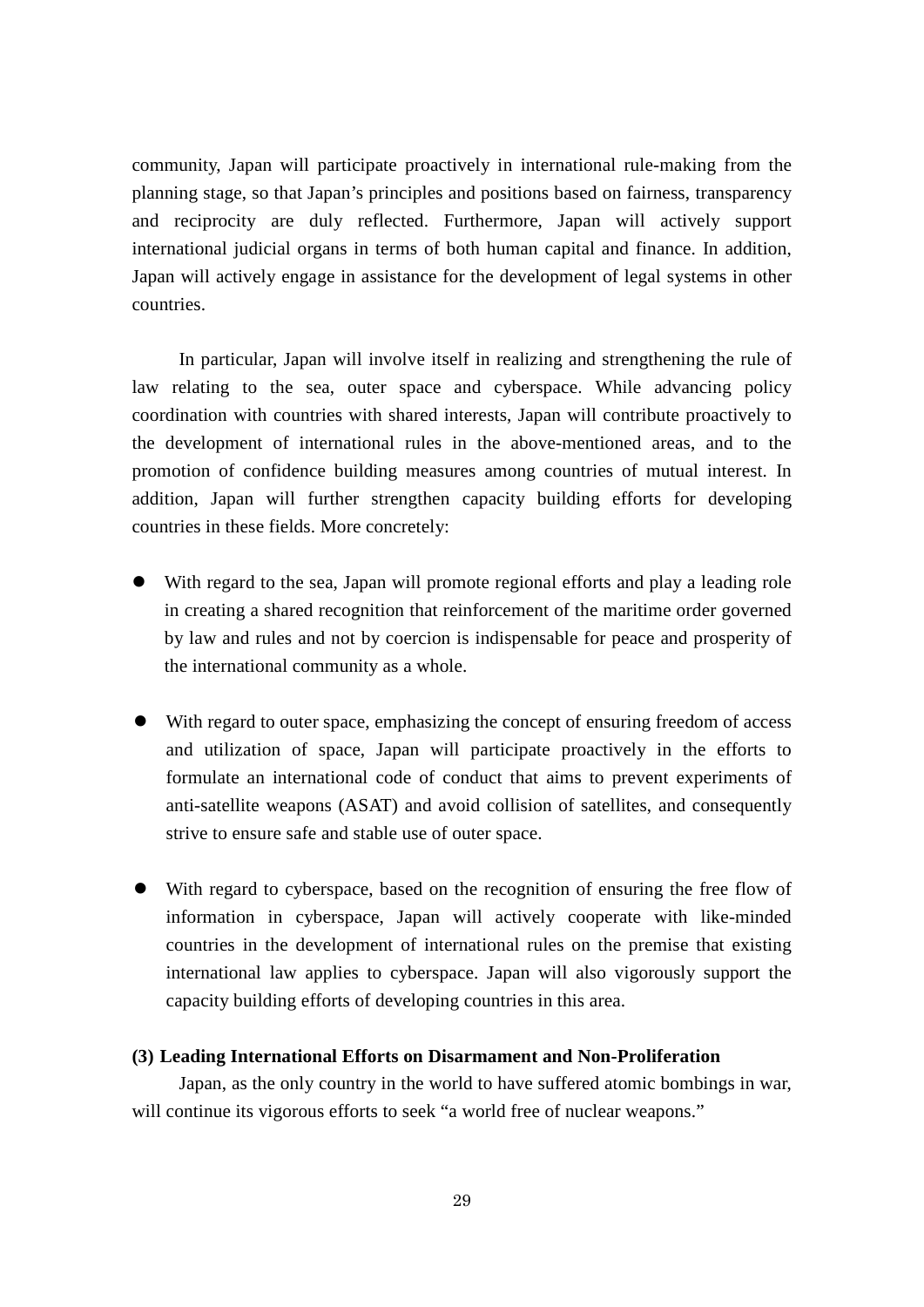In view of the threat posed by progress in nuclear and missile development by North Korea, and being mindful of future trends in the balance of nuclear forces in the Asia-Pacific region together with the rapid advancement of military technologies, Japan will lead international efforts on disarmament and non-proliferation, including those towards the resolution of North Korea's nuclear and missile development issues and Iran's nuclear issues, in a manner consistent with the maintenance of the credibility of extended deterrence under the Japan-U.S. alliance.

Furthermore, Japan will steadily implement export control measures from a security perspective, including active participation in the discussions in the international export control regime, in coordination with other relevant countries, to prevent the proliferation of arms, as well as dual use items or technologies to countries of proliferation concern. In addition, Japan will engage in international efforts on conventional weapons, such as small arms and light weapons, and anti-personnel mines.

### **(4) Promoting International Peace Cooperation**

Over the course of more than 20 years, Japan has dispatched SDF units and other personnel to various regions on international peace cooperation assignments, including in Cambodia, the Golan Heights, Timor-Leste, Nepal, and South Sudan. These contributions have been deeply appreciated both in Japan and by the international community.

Japan will further step up its cooperation with U.N. PKO and other international peace cooperation activities with its determination to contribute even more proactively to peace based on the principle of international cooperation, taking into account the appreciation and expectation Japan receives from the international community. In addition, when participating in PKO, Japan will endeavor to ensure effective implementation of its operations, through coordination with other activities, including ODA projects.

Moreover, in order to implement seamless assistance in security-related areas, including through further strategic utilization of ODA and capacity building assistance, as well as coordination with non-governmental organizations (NGOs), Japan will develop a system that enables assistance to potential recipient organizations that cannot receive Japan's assistance under the current schemes.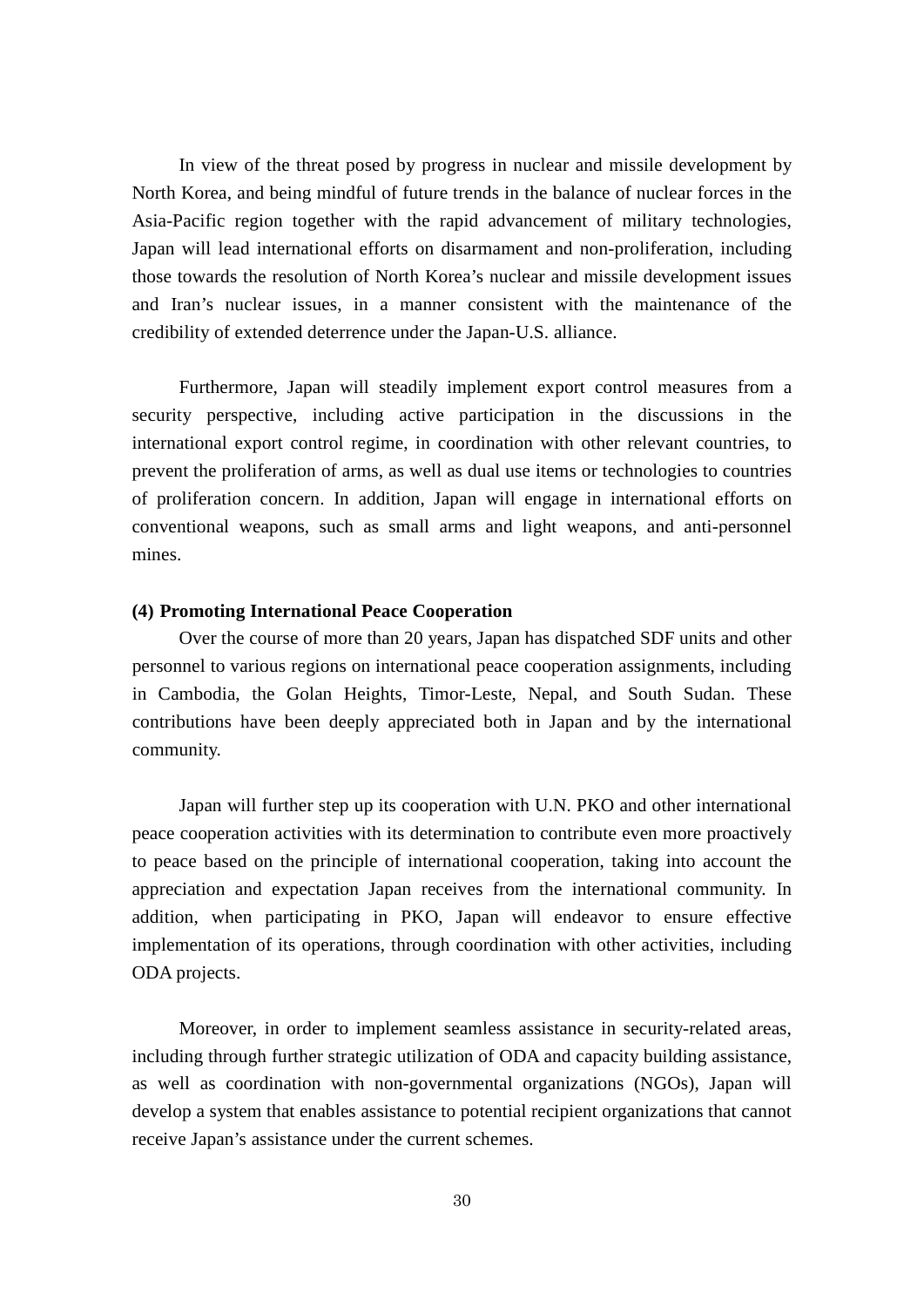Furthermore, Japan as a whole will proactively engage in training for peacebuilding experts and PKO personnel in various countries. When engaging in such efforts, Japan will consult closely with countries or organizations that have experience in the same fields, including the U.S., Australia and European countries.

### **(5) Promoting International Cooperation against International Terrorism**

Acts of terrorism are unjustifiable regardless of their motivation and must be firmly condemned. It is important for the international community as a whole to take a firm position against them.

Japan will promote international counter-terrorism efforts with the international community for national security. Japan will promote consultations and exchanges of views with other countries on the situation on international terrorism and international counter-terrorism cooperation; reinforcement of the international legal framework to stringently punish terrorists; and assistance to developing countries which do not have sufficient capacity for counter-terrorism and other measures.

Furthermore, Japan must be aware that terrorism and transnational organized crime are closely linked in light of the situation whereby the proceeds of organized crime, such as illicit trafficking, the trade of arms and drugs, and kidnapping, form an important source of funding for terrorists. Therefore, Japan will enhance international cooperation and assistance for developing countries to prevent and combat transnational organized crime.

# **5. Strengthening Cooperation Based on Universal Values to Resolve Global Issues**

Japan will endeavor to share universal values and reinforce an open international economic system, which form the basis of peace, stability and prosperity of the international community. At the same time, Japan will advance the following measures towards the resolution of development issues and global issues that could hinder peace and stability of the international community, such as poverty, energy issues, widening disparity, climate change, natural disasters, and food-related issues, through the active and strategic utilization of ODA, as necessary.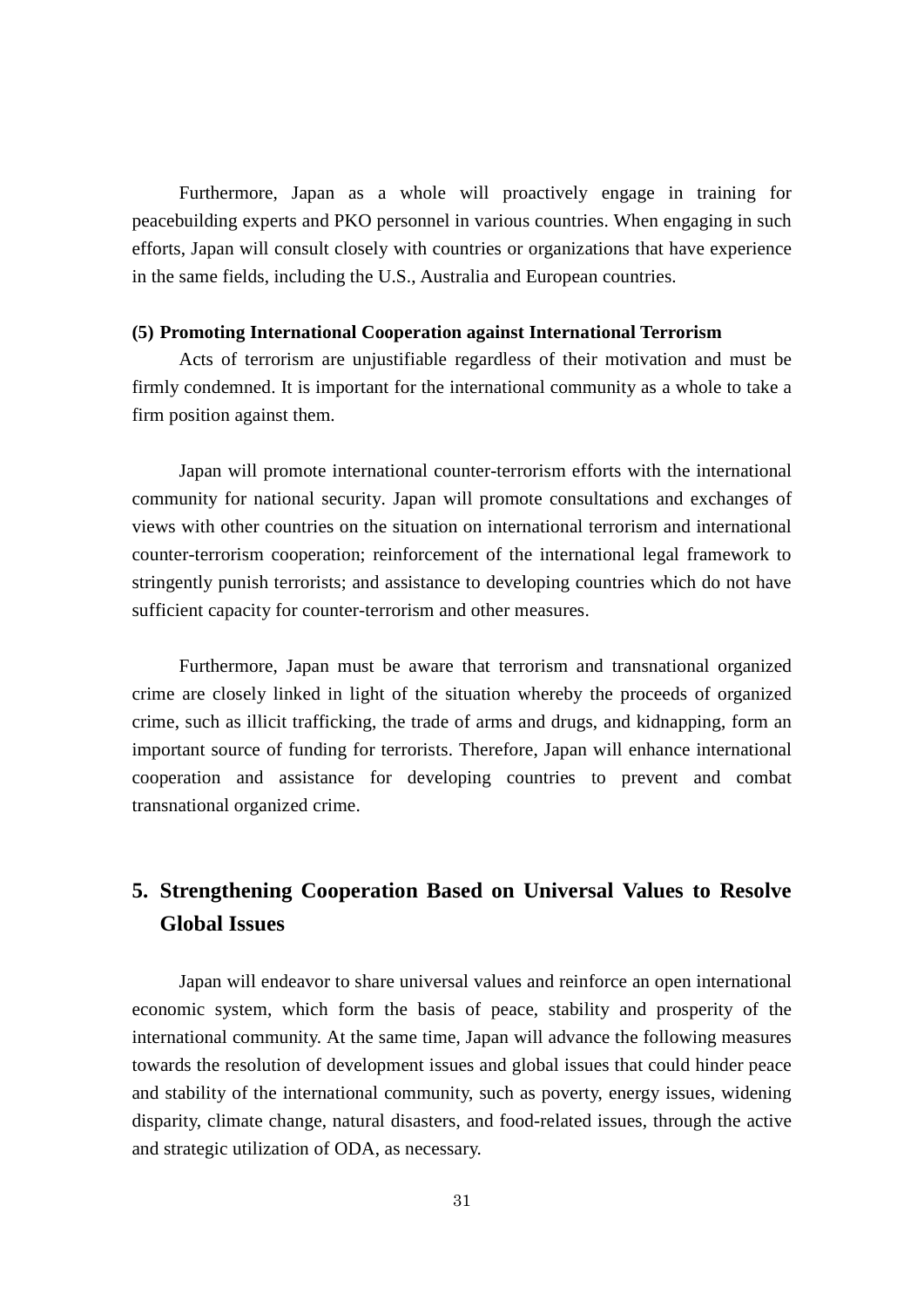#### **(1) Sharing Universal Values**

Through a partnership with countries with which Japan shares universal values, such as freedom, democracy, respect for fundamental human rights including women's rights, and the rule of law, Japan will conduct diplomacy that contributes to addressing global issues.

The wave of democratization that began in the countries of Eastern Europe and ASEAN in the 1990s and spread to the countries of the Arab world at the beginning of the 2010s has become an irreversible tide, coupled with the rapid development of globalization and market-oriented economic reforms.

On the other hand, as was observed in the "Arab Spring," the process of democratization does not always proceed smoothly. As an advanced, liberal and democratic nation, based on the principle of human security, Japan will actively utilize its ODA in supporting democratization, the development of legal systems, and human rights, and contribute to the enhancement of the growing international trend towards the protection of human rights, including through dialogues in the area of human rights.

Japan will also engage proactively in diplomatic issues on women, cooperating with the international community to implement measures to empower women in conflict prevention and peacebuilding, and promote their social advancement.

### **(2) Responding to Global Development and Global Issues and Realizing Human Security**

Japan has garnered high recognition by the international community, by its proactive contribution to global development in the world through utilizing ODA. Addressing development issues contributes to the enhancement of the global security environment, and it is necessary for Japan to strengthen its efforts as part of "Proactive Contribution to Peace" based on the principle of international cooperation.

Against this backdrop, in order to contribute to the realization of human security, Japan will utilize its ODA in a strategic and effective manner. Japan will also strengthen efforts towards the achievement of the MDGs, in areas such as poverty eradication, global health, education and water, in cooperation with diverse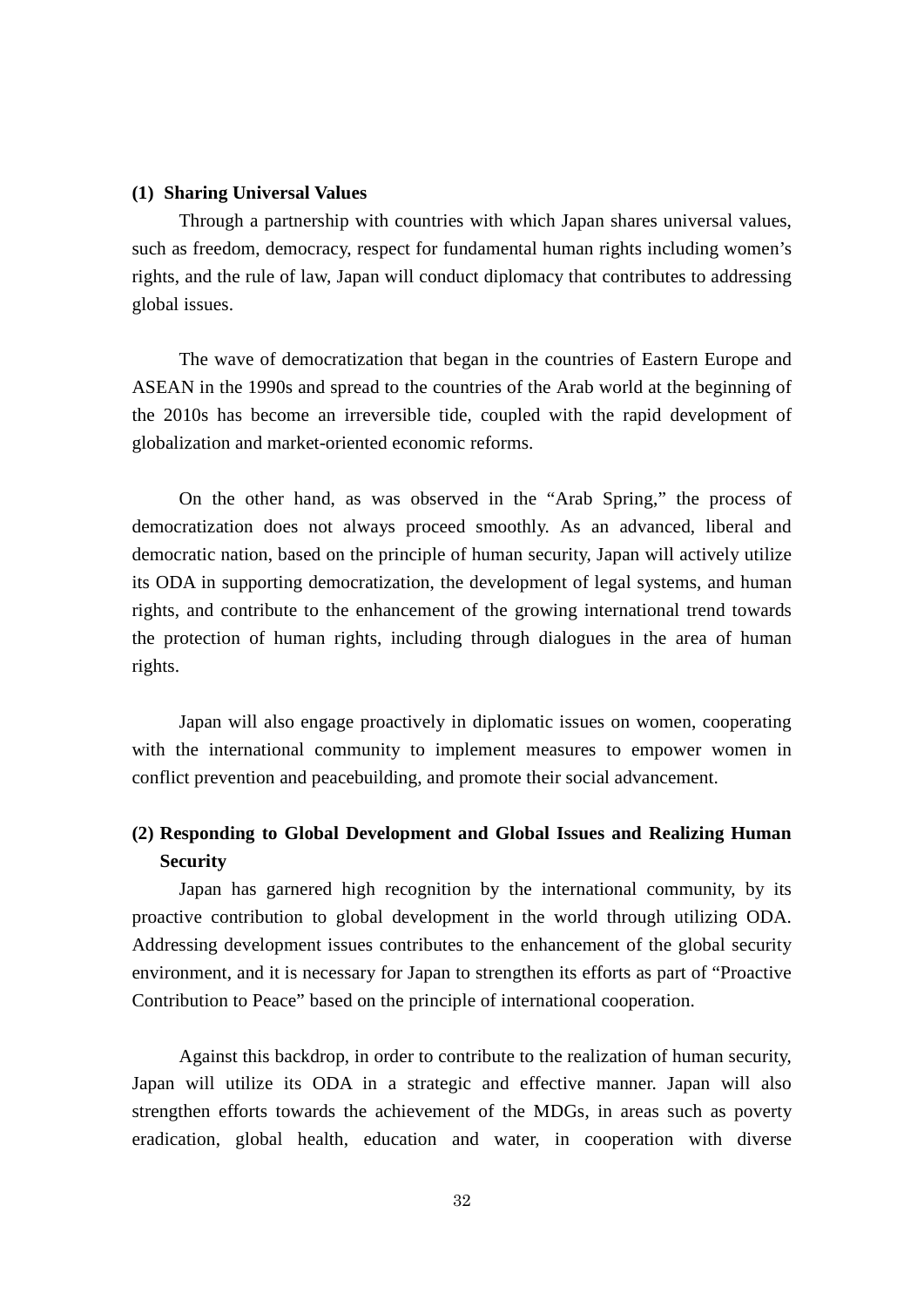stakeholders, including international organizations and NGOs.

In addition, Japan will play a leading role in the formulation of new international development goals, namely the post-2015 development agenda. In this context, Japan will engage in further efforts in mainstreaming the concept of human security in the international community, building on our initiatives on this agenda to date.

Moreover, Japan will share the lessons learned and experiences from the many natural disasters that it has experienced, including the Great Hanshin-Awaji Earthquake, the Great East Japan Earthquake and Tsunami. Given the expanding scale, impact and frequency of disasters globally, Japan will take the lead in international cooperation on disaster management and ensure that communities around the world have a high degree of resilience to disasters.

### **(3) Cooperating with Human Resource Development Efforts in Developing Countries**

Japan will invite a broad range of personnel from developing countries, including eminent students and administrative officials who are expected to become future leaders. Japan will make use of such opportunities to learn from their knowledge and experience, as well as providing them with opportunities to be familiarized with Japanese systems, technologies and expertise. Japan will further promote human resource development in order to enhance mutual understanding with Japan, and ensure that these personnel can contribute to sustainable economic and social development in their home countries.

Japan will engage in efforts to maintain and develop such human networks to expand and reinforce the foundations of cooperation.

### **(4) Maintaining and Strengthening the Free Trade System**

The expansion of the open and rule-based international economic system, where Japan continues to be a major player, is essential for the world economy and Japan's economic prosperity. In this regard, Japan will promote economic partnership, including through the Trans-Pacific Partnership (TPP), the Japan-EU Economic Partnership Agreement (EPA), a Free Trade Agreement (FTA) among Japan, China and the ROK, and the Regional Comprehensive Economic Partnership (RCEP), so as to achieve comprehensive and high-level trade agreements. Through these efforts, Japan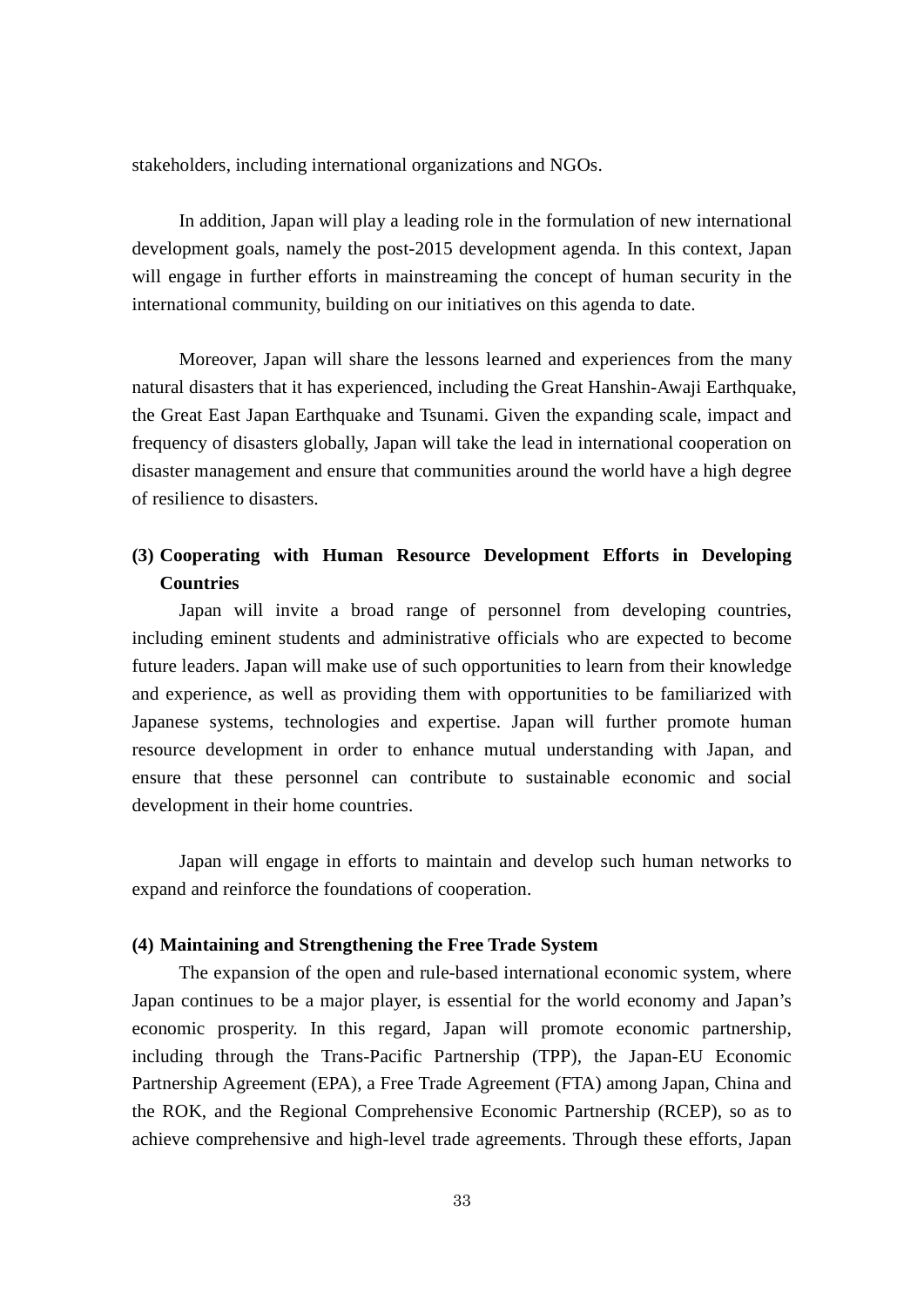will contribute to the growth of the global economy, which in turn, will also bring economic growth to Japan.

In addition, rule-making for trade and investment in the Asia-Pacific region through the above-mentioned efforts strengthens the vigor and prosperity in the region, and has a strategic importance of strengthening the foundation for a stable security environment in the region.

It is expected that the conclusion of such  $21<sup>st</sup>$ - century economic partnership agreements will set new and attractive precedents of trade liberalization, and promote global-scale trade liberalization in the multilateral trade regime based on the WTO.

### **(5) Responding to Energy and Environmental Issues**

The stable supply of energy and other resources is essential for a vibrant Japanese economy and thus constitutes a challenge to national security. Promoting measures such as the diversification of supply sources is necessary for securing stable and low-cost resource supply. Japan will actively utilize diplomatic tools to gain the understanding of countries concerned in this course.

In the area of climate change, Japan will increase its engagements towards emission reduction. Japan will implement a proactive strategy for countering global warming (the Actions for Cool Earth (ACE)) that utilizes its strengths in outstanding technologies on environment and energy, and its assistance to developing countries. At the same time, Japan will engage in establishing a fair and effective international framework with participation by all countries. Through these efforts, Japan will contribute to the achievement of emission reduction by the international community as a whole and to the resolution of climate change issues.

### **(6) Enhancing People-to-people Exchanges**

People-to-people exchanges are significant as they enhance mutual understanding and friendship between countries and solidify national ties, while also helping to develop a stable and friendly security environment by deepening an appropriate understanding towards Japan in the international community.

In particular, Japan will implement measures to expand two-way youth exchanges and will seek to strengthen relations with various countries into the future.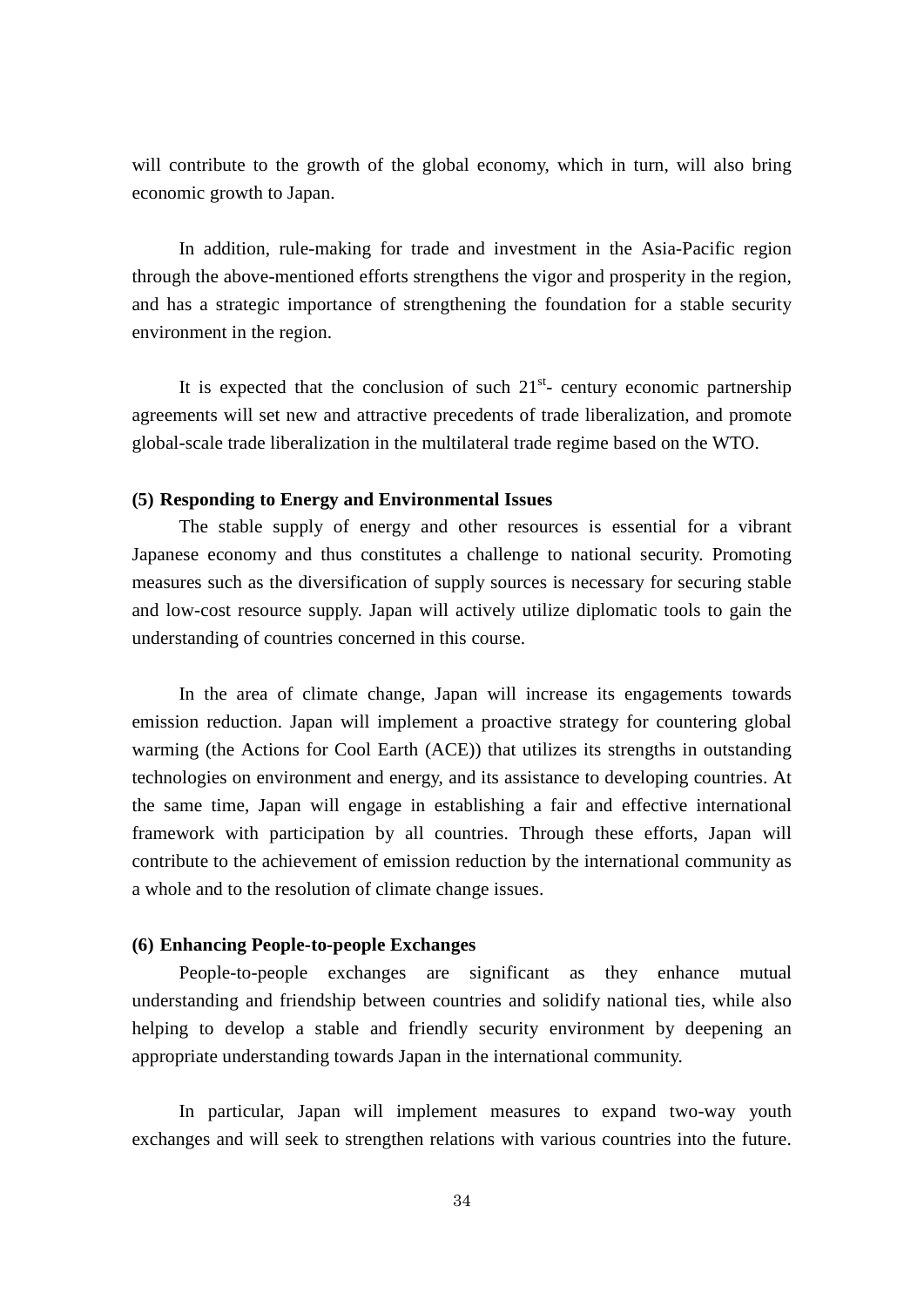For example, Japan has recently marked 40 years of friendship and cooperation with ASEAN, where regional integration is advancing while maintaining cultural diversity. By further vitalizing exchange programs with ASEAN, Japan will further promote mutual understanding.

Moreover, through events of interest for the world, such as the 2020 Olympic and Paralympic Games in Tokyo, Japan will promote people-to-people exchanges through sport and culture, and will work to construct and deepen friendly relations at the individual level.

# **6. Strengthening the Domestic Foundation that Supports National Security and Promoting Domestic and Global Understanding**

In order to fully ensure national security, in addition to strengthening key capabilities with diplomatic power and defense force at their core, it is vital to reinforce the domestic foundation for these capabilities to be effectively demonstrated.

Furthermore, considering the importance of seeking a deeper understanding for Japan's security policies both at home and abroad to ensure national security, Japan will advance the following measures.

### **(1) Maintaining and Enhancing Defense Production and Technological Bases**

Defense production and technological bases are one of the important factors that support defense forces through research, development, production, operation and maintenance of defense equipment. In order to develop, maintain and operate defense capability steadily with limited resources in the medium- to long-term, Japan will endeavor to engage in effective and efficient acquisition of defense equipment, and will maintain and enhance its defense production and technological bases, including through strengthening international competitiveness.

### **(2) Boosting Communication Capabilities**

In order to promote its security policy from a medium- to long-term perspective, it is imperative that Japan proactively and effectively communicate its policy to the world and its people, and increase transparency. In this regard, it is necessary to deepen the understanding among the people of Japan regarding security policy and build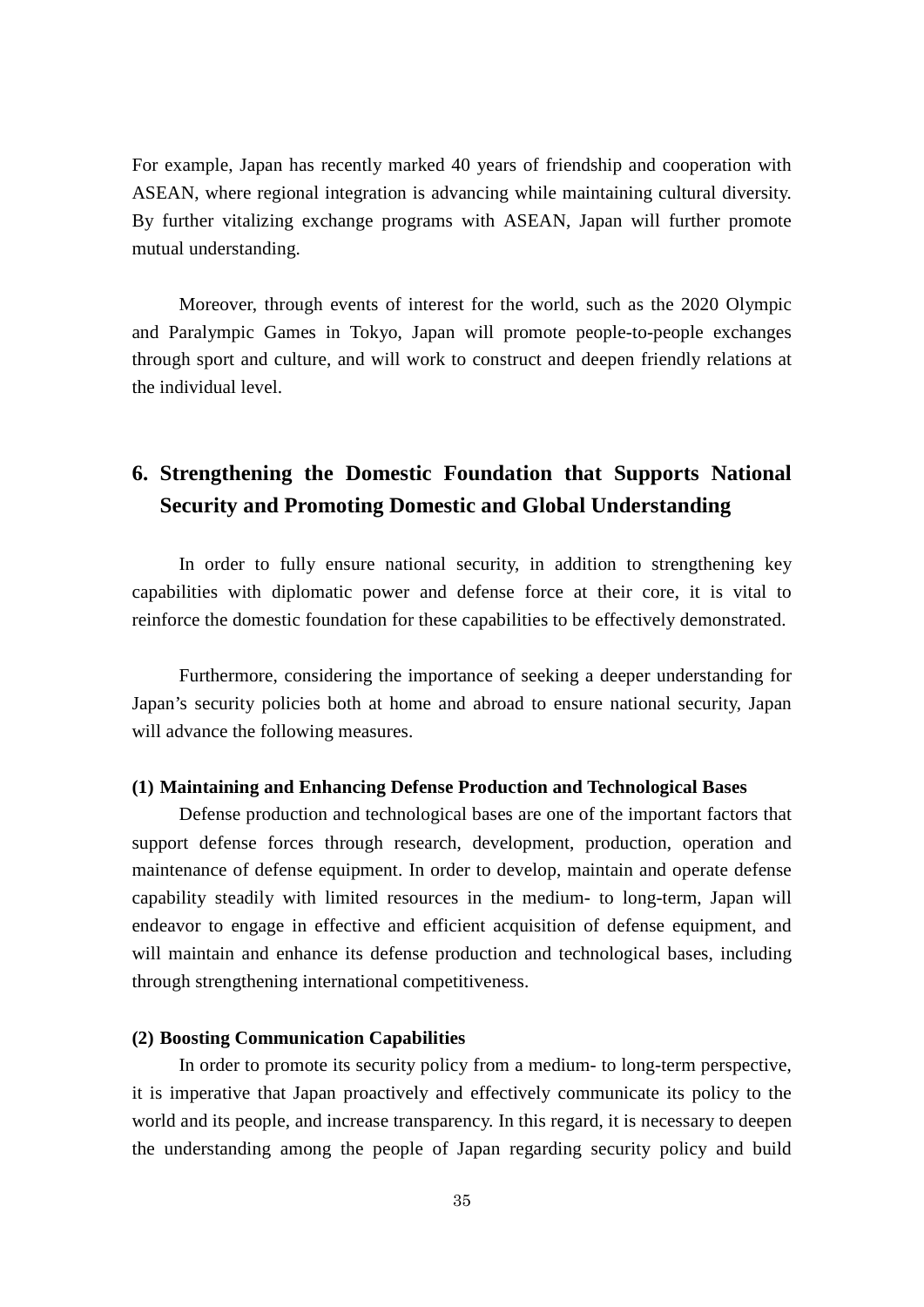cooperative relations and trust with other countries.

To this end, with the Prime Minister's office serving as the control tower, Japan will enhance its public relations in an integrated and strategic manner through a government-wide approach. Fully utilizing various information technologies and diverse media, Japan will also strengthen its information dissemination in foreign languages. In addition, the Government as a whole will cooperate with educational institutions, key figures, and think tanks. In doing so, Japan will promote Japanese language education overseas, and train personnel who are capable of contributing to strategic public relations efforts and other areas.

At a time when the global security environment is becoming more complex and diverse, it becomes increasingly likely for countries to have conflicting interests. However, by precisely and effectively communicating information on Japan's position based on objective facts, Japan will be able to gain accurate understanding in the forum of international opinion, and contribute to the stability of the international community.

### **(3) Reinforcing the Social Base**

In order to support national security policy from a medium- to long-term perspective, it is essential that each and every Japanese national hopes to contribute to peace and stability in the region and the world, and to the improvement of the welfare of humanity. In addition, it is also essential that they perceive national security as a familiar and immediate issue for them, and have deep understanding of its importance and complexity.

To that end, the Government of Japan will promote the following measures: foster respect for other countries and their people as well as love for the country and region; raise awareness with regard to security on such issues as territory and sovereignty; and ensure the understanding and cooperation of residents around defense facilities, which serve as the foundation for the activities of the SDF and the U.S. forces in Japan, through advancing measures that widen the understanding of the general public about the current status of such activities.

#### **(4) Enhancing the Intellectual Base**

In order to invigorate a national discussion and debate and contribute to high-quality policymaking on national security, Japan will seek to enhance and